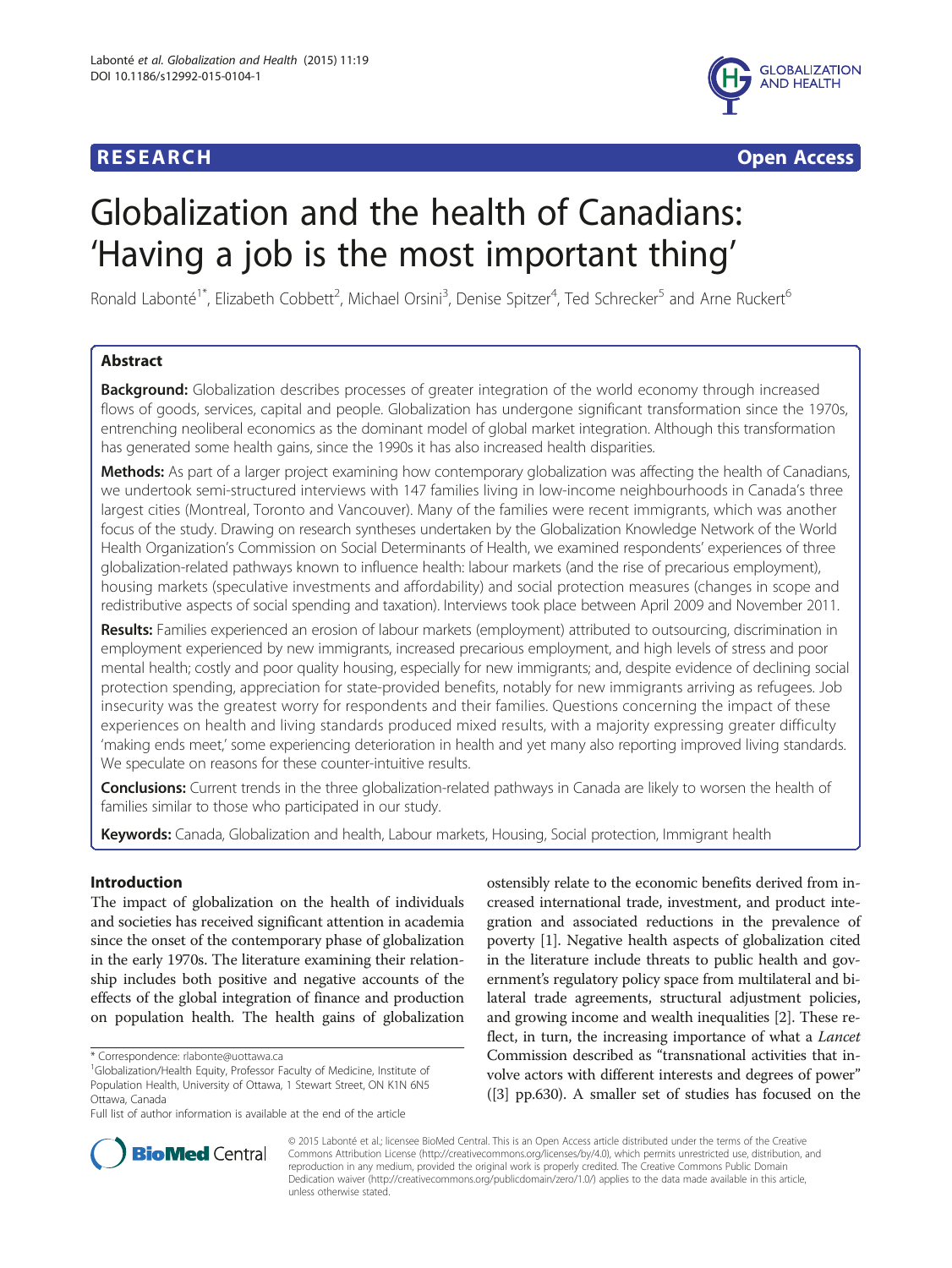various links between globalization and social determinants of health (SDH), defined broadly as the working and living conditions that determine people's abilities to lead healthy lives [\[4-7](#page-14-0)]. One of the key insights of the SDH literature is that the health effects of globalization are almost never uniformly distributed, with disparities in access to SDH widening [[8\]](#page-14-0).

Building on the recent trend in globalization studies to give greater voice to marginalized groups [[9](#page-14-0)-[11](#page-14-0)], our article offers an in-depth narrative account of how globalization processes are shaping the health experiences and outcomes of disadvantaged Canadians across three cities: Vancouver, Toronto, and Montreal. We explore how relatively poor families with children living in conditions of personal and geographic (neighbourhood) deprivation are being affected by three globalization-related pathways: labour markets, housing markets, and social protection programs. We document that the re-shaping of working conditions and the rise of precarious employment (pathway #1) is the dominant pathway by which globalization shapes lived experiences and health outcomes of low-income families living on the economic margins. While most interview respondents did not directly reference social determinants of health when describing challenges to their own health, social conditions loomed large, with lack of jobs as the most commonly cited source of stress and health challenge to them and their families. However, given the way in which different social determinants of health interact and reinforce health outcomes, we also explore how housing affordability (pathway #2) and welfare retrenchment (pathway #3) reinforce existing inequities in access to SDH in Canada. In the current climate of austerity, amidst cutbacks to social protection measures and affordable housing programs and the rapid ascendancy of precarious forms of employment, the need to examine how the health effects of globalization manifest on the margins of society becomes all the more pertinent.

In this paper we report on findings from a qualitative study of low-income families with young children living in relatively deprived neighbourhoods in Canada's three largest cities (Montreal, Toronto and Vancouver), with an emphasis on immigrant families. The focus on lowincome families arose from earlier work that identified a growing gap in the median incomes of families raising children in Canada, with the bottom four deciles all showing declines between 1976 and 2006 (the last year for which comparable census data are available). The poorest decile lost almost 70 percent, in contrast to the 30 percent increase for the richest decile [\[12\]](#page-14-0), indicative of a larger and global trend in income and wealth inequalities over this 30-year period. Although government tax/transfer programs drove down child poverty rates in Canada over this period (from 12.6 percent in 1981 to 9.5 percent in 2007), the depth of those remaining in poverty grew [[13](#page-14-0)], and Canada continues to lag in the bottom third of the OECD league table for child poverty [[14](#page-14-0)].

The emphasis on immigrant families reflects recent evidence of a more rapid deterioration of the 'healthy immigrant' effect (where new immigrants tend to be healthier than those born in the country to which they migrate) and increased inequalities in their access to housing, economic opportunities and income relative to Canadian-born persons [\[15-17](#page-14-0)]. Importantly, the loss of the healthy immigrant effect is not uniform as racialized persons and women, report the greatest deterioration in their health and well-being over time [[15,18-20](#page-14-0)].

We begin with a brief discuss of globalization and its primary health-influencing pathways. We then describe our research methods before presenting our findings organized thematically by three pathways: labour markets, housing markets and government social protection policies. We next locate these findings within a broader literature on globalization before some concluding remarks on the prospects for improving health equity in the present Canadian political context for the families in our study.

### Background

Globalization increasingly conditions and constrains governments' economic, social and health policy choices [[8](#page-14-0)]. Although globalization is not new, most political economists agree that it has undergone substantive transformation since the 1970s [[21](#page-14-0)]. Oil price shocks, economic recessions, and anti-inflationary monetarist policies in the world's economically dominant countries precipitated a developing world debt crisis. This crisis combined with a neoconservative political backlash in the wealthier countries (primarily the USA, UK, and Germany) and the collapse of the Soviet Union led to entrenchment of neoliberal economic theory as the dominant global orthodoxy. Broadly stated, this theory contends that the economy is too complex for governments to regulate, and that free markets, sovereign individuals, free trade, strong property rights, and minimal government interference are the best means to enhance human wellbeing. Although originally propounded in the 1940s, neoliberal economics only began its global ascendency with the imposition of structural adjustment programs by the international financial institutions in response to the 1980s developing world debt crises [[22,23](#page-14-0)], and subsequently through the proliferation of trade and investment liberalization treaties that increasingly impose constraints on public policy that go far beyond simply removal of border barriers to trade see e.g. [\[24](#page-14-0)-[27](#page-14-0)]. Neoliberal governance entails a restructuring rather than a weakening of states [\[28](#page-14-0)-[30\]](#page-14-0), giving rise to various national policy responses (c.f. [\[31](#page-14-0),[32\]](#page-14-0)).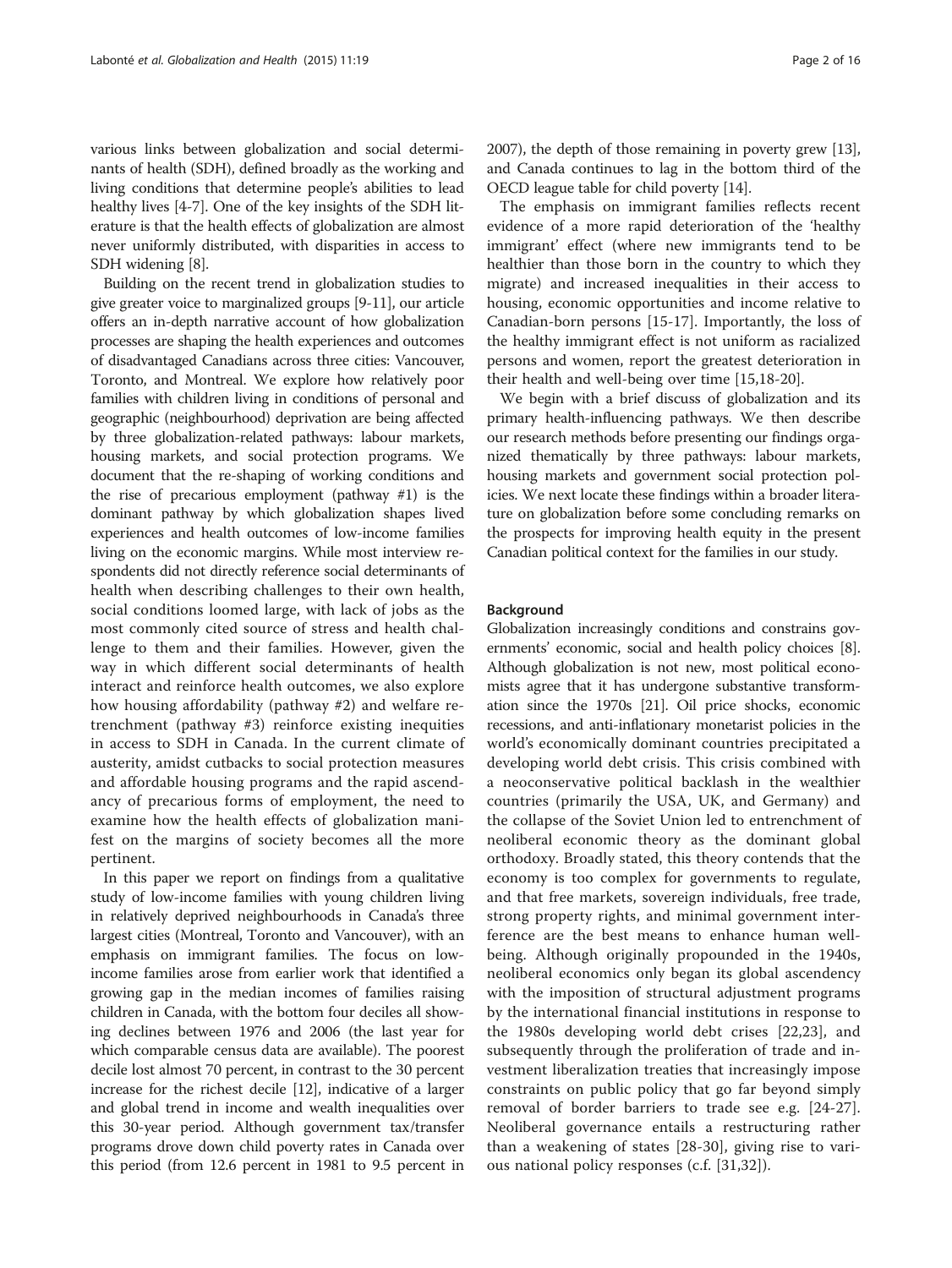These broadly sketched global trends formed the backdrop for an interdisciplinary research program that set out to study the effects of globalization on the health of Canadians (2006–2012). Our project adopted Jenkins' definition of globalization as transnational economic integration: "a process of greater integration within the world economy through movements of goods and services, capital, technology and (to a lesser extent) labour, which lead increasingly to economic decisions being influenced by global conditions" ([[33](#page-14-0)] p.1). Key elements of this process include: world-scale reorganization of production across multiple national borders, which combines trade, foreign direct investment, and outsourcing, to create new and volatile patterns of integrative trade [[34\]](#page-14-0); increased mobility of both direct investment and financial capital as a result of financial deregulation and increased capital mobility, changes in the mix of financial institutions, and advances in information and communications technologies; and the emergence of genuinely global labour and product markets [\[35-37](#page-14-0)].

Drawing on the parallel work of the Globalization Knowledge Network of the World Health Organization's Commission on Social Determinants of Health [\[38,8\]](#page-14-0), we identified three globalization-related pathways that existing evidence suggested influence the health of Canadians:

- Labour markets: decline in manufacturing, rise of precarious and non-standard employment, and polarization of incomes between a minority of knowledge workers and a majority of service and industrial workers [\[37,39-41](#page-14-0)]
- Metropolitan land use and housing markets: speculative investments, real estate bubbles, spatial segregation and problems of affordability [[42,43](#page-14-0)]
- Social protection measures: rise of the competitive ('business friendly') state and changes in scope and redistributive aspects of social spending, alongside impacts of tax competition, neoliberal economic policies and expansion of offshore financial centers and capital flight [\[44-47](#page-14-0)]

The different connections between these three pathways and health results have been well established in a variety of academic analyses from a social determinant of health perspective [\[4](#page-14-0)-[6,41,45\]](#page-14-0). However, this is not to suggest that globalization is the only or even dominant factor in shaping theses pathways. Housing and labour markets and social protection measures are all informed by domestic institutional arrangements and cultural norms of acceptability within society. While we acknowledge the importance of such domestic forces, our analysis focuses on the globalization-related pathways for two principal reasons: firstly, a full analysis of both domestic and external forces, and how such forces relate to

each other, was outside of the remit of the study. Second, we assume that many domestic factors are themselves (indirectly) influenced by external pressures and globalization processes. This is probably best evidenced by the role of international financial institutions in the restructuring of labour markets and social protection policies, especially in low-income countries; but since the global financial crisis this is also increasingly the case in high income countries.

### **Methods**

The three cities were chosen for reasons beyond their size. They were all experiencing job-loss due to out-sourcing of production to lower-wage countries; housing costs were rising rapidly; all three were major recipients of immigrant populations; changes in federal and provincial tax policies were reducing the percentage of provincial GDP allocated to social protection spending; and existing studies in all three cities had established important shifts in the geography, depth and dynamics of poverty for low-income families [\[48-52\]](#page-15-0).

We developed our neighbourhood sample using a deprivation index comprising seven variables from the 2006 Canadian census (see Table [1\)](#page-3-0). Census tracts that scored high on the deprivation scale were selected in consultation with researchers familiar with neighbourhood dynamics in each of the three cities. Two neighbourhoods were chosen in each city: one from within traditional urban boundaries where new immigrant arrivals first settle and areas of high poverty concentration persist; and another in the peri-urban area. The rationale for the second geographic site was fourfold: (1) such neighbourhoods (notably in Toronto and Vancouver) were becoming repositories of new immigrant and lower middle-class families due to housing affordability issues; (2) they were most likely to have experienced de-industrialization given the peripheral location of factories; (3) they were likely to involve lengthy commuting times for employed persons; and (4) they were likely to be under-served by public transit and other public facilities. The exception to this geographic sampling was Montreal; as an island, it had no peri-urban equivalent; the two neighbourhoods studied are both in the centre.

There were neighbourhood differences, as well. Vancouver neighbourhoods had a higher portion of recent immigrants than those in Toronto and Montreal, reflecting migration from Asia. The unemployment rates in the Montreal neighbourhoods were double or more than those in Vancouver. Vancouver's urban neighbourhood had the lowest percentage of population with below high school education. This reflects its high rate of recent migration and Canada's 'point system', which is biased in favour of immigrants with post-secondary or tertiary education since educational attainment is accorded a high number of points towards immigration eligibility. Vancouver's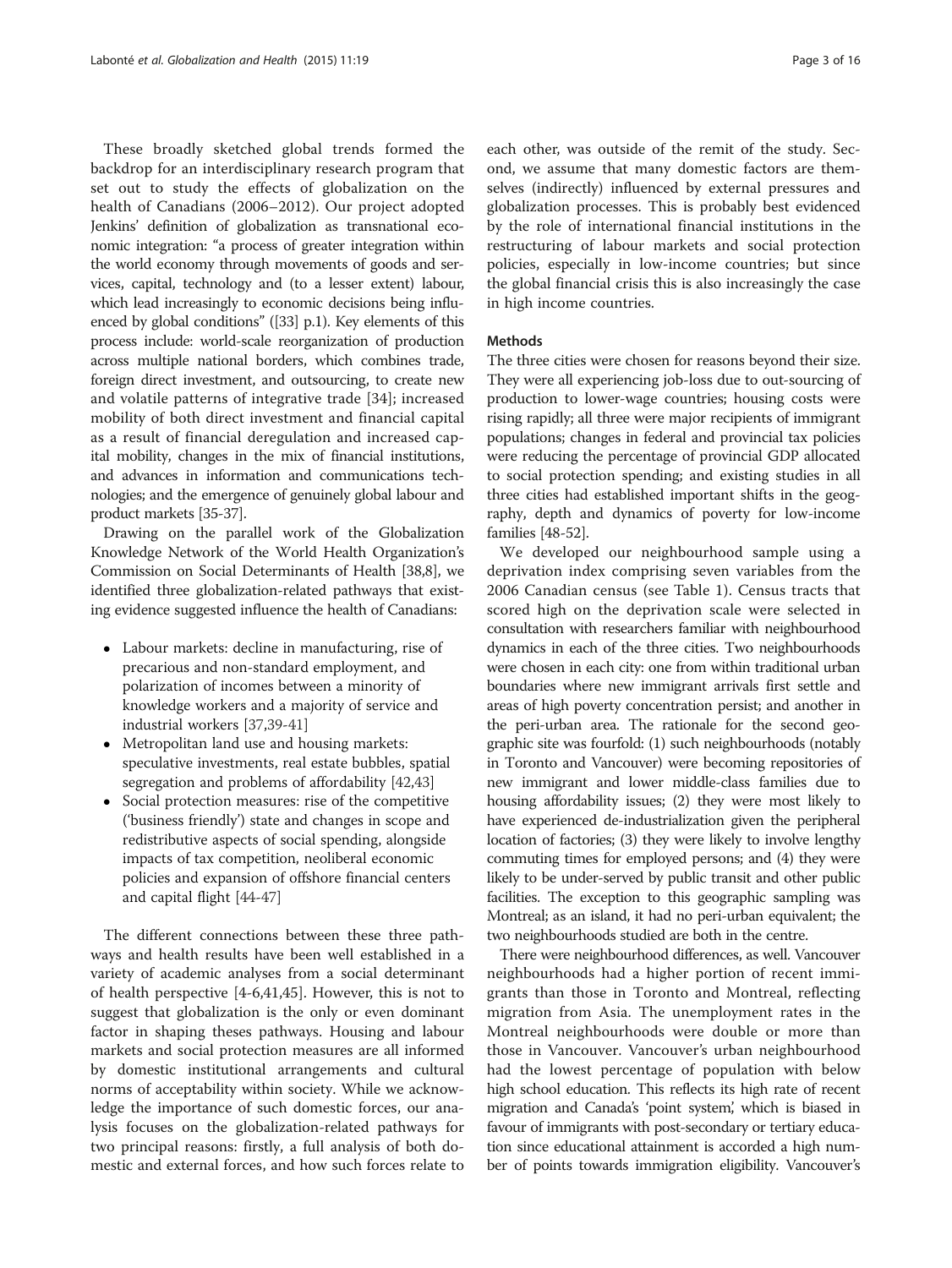# <span id="page-3-0"></span>Table 1 Neighbourhood Deprivation Index Characteristics 2006

| VANCOUVER                |                                                |                                                   |                                                                 |                                         |                                                       |                           |                                               |                                                                    |
|--------------------------|------------------------------------------------|---------------------------------------------------|-----------------------------------------------------------------|-----------------------------------------|-------------------------------------------------------|---------------------------|-----------------------------------------------|--------------------------------------------------------------------|
| Depriv- ation<br>ranking | <b>Municipality - location</b><br>description  | % of Population<br>living below LICO<br>after tax | % of Children<br>< age 6 living below<br><b>LICOafter tax</b>   | Unemploy-ment<br>rate (15 yrs and over) | % below high<br>school education<br>(15 yrs and over) | % Lone-parent<br>families | % Recent immigrants<br>(Jan/2001 to May/2006) | % of Renters<br>paying $>30\%$ of<br>income on rent &<br>utilities |
| 15                       | Vancouver - Lower<br>Marpole (urban)           | 30.7                                              | 27.4                                                            | 8.5                                     | 9.1                                                   | 20.2                      | 40.2                                          | 38.0                                                               |
| $\overline{4}$           | Surrey - Guildford<br>Town Centre (peri-urban) | 38.0                                              | 55.5                                                            | 7.6                                     | 25.6                                                  | 31.2                      | 47.1                                          | 32.4                                                               |
| <b>TORONTO</b>           |                                                |                                                   |                                                                 |                                         |                                                       |                           |                                               |                                                                    |
| Depriv- ation<br>ranking | <b>Municipality - location</b><br>description  | % of Population<br>living below LICO<br>after tax | % of Children $<$ age<br>6 living below LICO<br>after tax       | Unemploy-ment rate<br>(15 yrs and over) | % below high<br>school education<br>(15 yrs and over) | % Lone-parent<br>families | % Recent immigrants<br>(Jan/2001 to May/2006) | % of Renters<br>paying $>30\%$ of<br>income on rent &<br>utilities |
| 13                       | South Parkdale (urban)                         | 39.1                                              | 56.1                                                            | 9.6                                     | 20.3                                                  | 32.4                      | 20.0                                          | 48.6                                                               |
| 6                        | Black Creek (peri-urban)                       | 44.7                                              | 61.4                                                            | 14.8                                    | 40.0                                                  | 45.9                      | 11.0                                          | 27.4                                                               |
| <b>MONTREAL</b>          |                                                |                                                   |                                                                 |                                         |                                                       |                           |                                               |                                                                    |
| Depriv- ation<br>ranking | <b>Municipality - location</b><br>description  | % of Population<br>living below LICO<br>after tax | % of Children $<$ age<br>6 living below<br><b>LICOafter tax</b> | Unemploy-ment rate<br>(15 yrs and over) | % below high<br>school education<br>(15 yrs and over) | % Lone-parent<br>families | % Recent immigrants<br>(Jan/2001 to May/2006) | % of Renters<br>paying $>30\%$ of<br>income on rent &<br>utilities |
| 6                        | Côtes-des-Neiges (CDN)                         | 48.3                                              | 71.9                                                            | 19.8                                    | 24.4                                                  | 22.5                      | 24.8                                          | 45.8                                                               |
| 10                       | Parc-Ex                                        | 45.3                                              | 71.0                                                            | 18.7                                    | 40.0                                                  | 21.5                      | 22.3                                          | 37.3                                                               |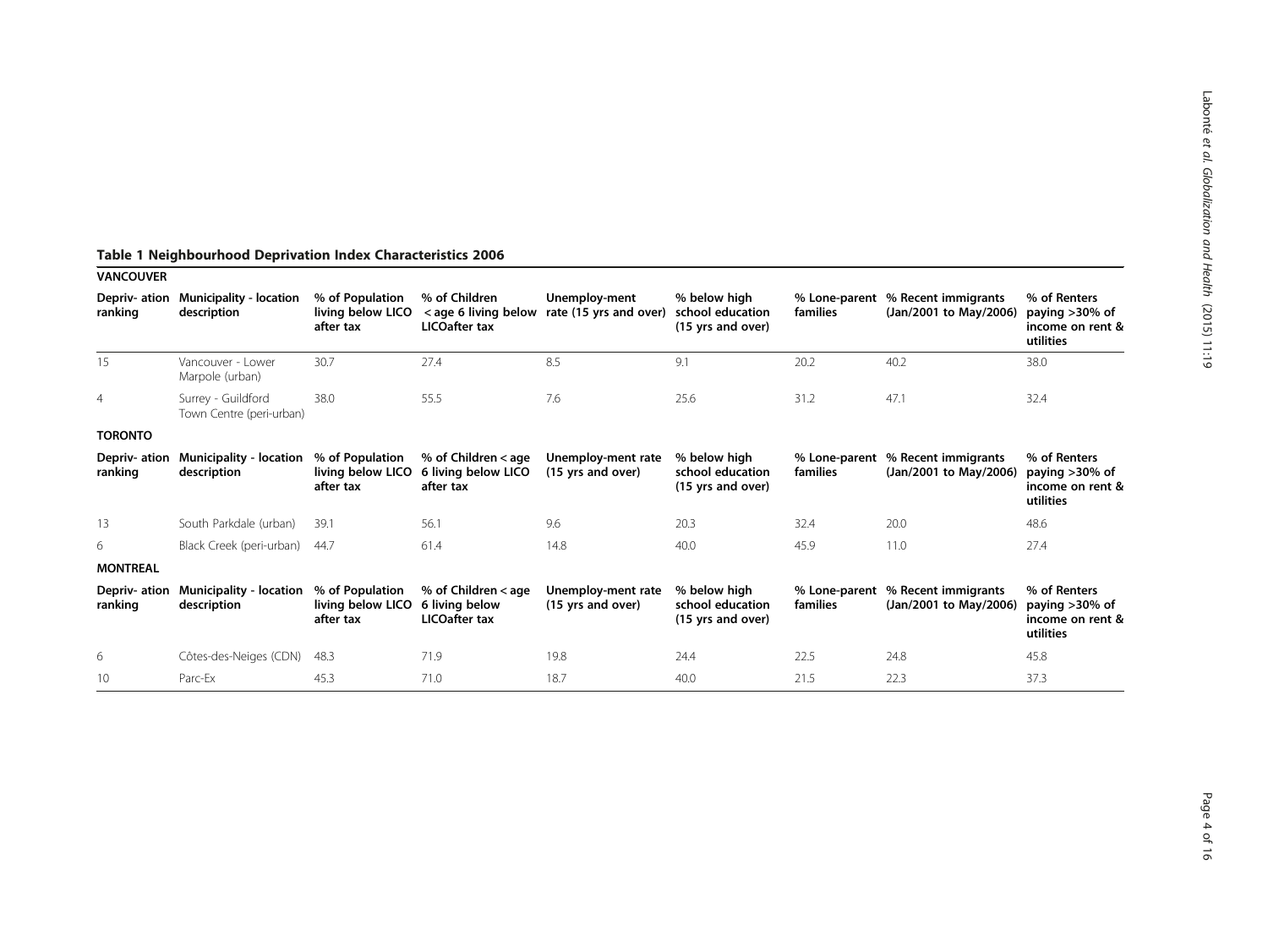<span id="page-4-0"></span>urban neighbourhood also had the lowest percentage of population living below the low-income cutoff (LICO), a measure of relative poverty based on families spending 20 percent more of their income on food, shelter and clothing than the average family, adjusted for family and community size. Montreal's Côte-des-Neiges (CDN) neighbourhood topped the list with almost half of the population and the highest percentage of young children living below the LICO. Toronto's peri-urban neighbourhood had the lowest percentage of renters paying more than 30 percent of income on rent (much of the housing in this neighbourhood is subsidized) while the urban neighbourhood had the highest percentage.

Researchers in each of the three cities aimed to recruit 25 families in each neighbourhood. Eligibility criteria were that the families lived within the selected census tract (or very close to the boundaries of that tract), and had at least one parent and one child 19 years or younger living at home. Recruitment consisted of distribution of a poster advertising the study through community agencies, local churches, food banks, elementary schools, housing coops, local restaurants, and private businesses. Some recruitment also occurred through snowball sampling.

Recruitment was generally successful in reaching the types of families in which our study was interested. (see Table 2) In Toronto and Montreal respondent families were

Table 2 Interviewee Characteristics

 $VANCOUVEB (n - 50)$ 

generally poorer and more likely to be unemployed than the 2006 census tract (neighbourhood) averages. This was not the case in Vancouver, however, where poverty and unemployment rates in our sample were lower than the 2006 averages. Vancouver had higher rates of both full time and part-time employment, particularly in the urban neighbourhood, where housing prices would be unaffordable otherwise. Respondents in all six neighbourhoods were more likely to be immigrants than the 2006 averages, a deliberate part of our sampling strategy. Most respondents' children were under 15 years of age, with many under five. The majority of respondents were female. Interviews took place during the day. A striking difference between the three cities is the high educational attainment in the Vancouver urban neighbourhood, the low educational attainment in both Toronto neighbourhoods and, considering the high unemployment and poverty rates, the comparatively high educational attainment in both Montreal neighbourhoods.

Interviews lasted between 45 and 90 minutes at locations chosen by the participants, with most taking place in respondents' homes. Vancouver interviews occurred between April and November 2009 (n = 50), Montreal interviews between November 2009 and November 2010 ( $n = 47$ ), and Toronto interviews between August 2010 and November  $2011$  (n = 50). The semi-structured interview schedule was designed to elicit responses that captured participants'

| ,,,,,,,,,,,,,,,,,,,,,,,                        |              |                                                                              |                          |                   |                                                                              |     |                                                                                                                                   |
|------------------------------------------------|--------------|------------------------------------------------------------------------------|--------------------------|-------------------|------------------------------------------------------------------------------|-----|-----------------------------------------------------------------------------------------------------------------------------------|
| <b>Municipality - location</b><br>description  |              | Sex (#) % of families with<br>children living below<br>LICO (before tax) $1$ | work $^2$                | work $^2$         |                                                                              |     | % full time % part-time % un-employed <sup>2</sup> % immigrants <sup>3</sup> % with high school<br>education or less <sup>4</sup> |
| Vancouver - Lower<br>Marpole (urban)           | 22 F,<br>3 M | 12                                                                           | 50                       | 30                | $\overline{4}$                                                               | 73  | $\overline{4}$                                                                                                                    |
| Surrey - Guildford Town<br>Centre (peri-urban) | 23 F,<br>2 M | 32                                                                           | 43                       | 15                | 9                                                                            | 59  | 37                                                                                                                                |
| TORONTO ( $n = 50$ )                           |              |                                                                              |                          |                   |                                                                              |     |                                                                                                                                   |
| <b>Municipality - location</b><br>description  | Sex (#)      | % of families with<br>children living below<br>LICO (before tax)'            | work $^2$                | work $^2$         | % full time % part-time % un-employed <sup>2</sup> % immigrants <sup>3</sup> |     | % with high school<br>education or less <sup>4</sup>                                                                              |
| South Parkdale (urban)                         | 23 F,<br>2 M | 68                                                                           | 17                       | 15                | 37                                                                           | 88  | 56                                                                                                                                |
| Black Creek (peri-urban)                       | 22 F,<br>3 M | 50                                                                           | 42                       | 14                | 22                                                                           | 76  | 64                                                                                                                                |
| MONTREAL $(n = 47)$                            |              |                                                                              |                          |                   |                                                                              |     |                                                                                                                                   |
| <b>Municipality - location</b><br>description  | $Sex$ $($ #) | % of families with<br>children living below<br>LICO (before tax) $1$         | % full time<br>work $^2$ | work <sup>2</sup> | % part-time % un-employed <sup>2</sup> % immigrants <sup>3</sup>             |     | % with high school<br>education or less <sup>4</sup>                                                                              |
| Côtes-des-Neiges (CDN)                         | 17 F,<br>5 M | 77                                                                           | 11                       | 22                | 39                                                                           | 91  | 23                                                                                                                                |
| Parc-Ex                                        | 25 F         | 92                                                                           | 20                       | 0                 | 49                                                                           | 100 | 28                                                                                                                                |

<sup>1</sup> Average number of children/ household before tax 2006 LICOs for municipalities >500,000 population.

<sup>2</sup>Employment status based on both respondent and respondent's spouse; % do not equal 100 as some respondents reported being students, stay-at-home parents, or on disability allowance.

 $\frac{3}{3}$ Based on both respondent and respondent's country of birth.<br> $\frac{4}{3}$ Bespondents only excludes college trades certificate/diploma

Respondents only, excludes college, trades certificate/diploma, university.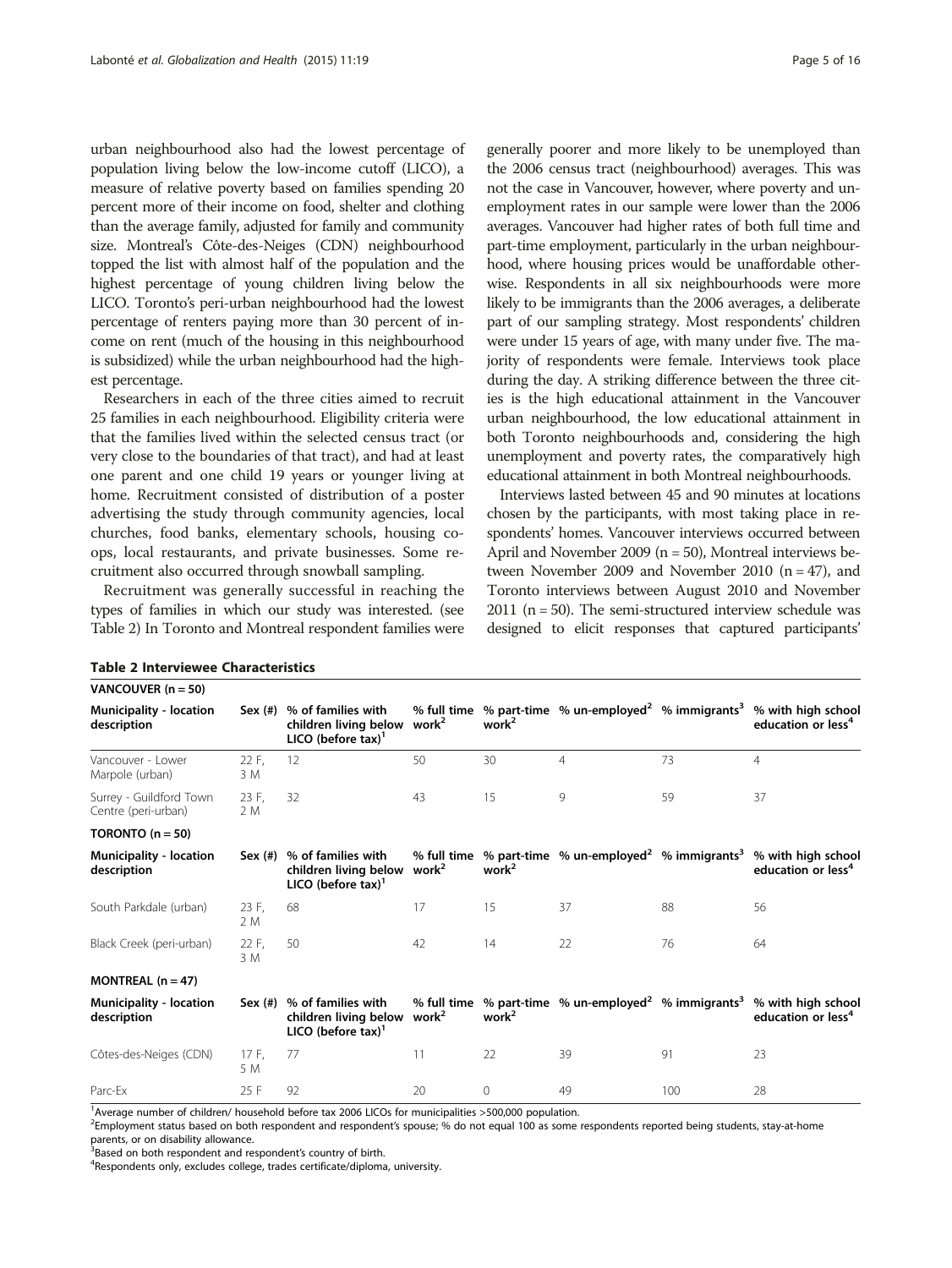experiences and understandings of how global forces were affecting their health and life chances, how they explained this situation and what factors they identified as mitigating or exacerbating these effects. Questions were also posed on their migration history (when relevant), their health and social well-being, their employment and social protection history, their coping strategies (including the role of public services or benefits) and, finally, their understanding of globalization. Questions were asked not only of the primary respondent's experiences, but also that of her or his spouse and family members. Interviews from each of the three cities were digitally or manually recorded, coded and analyzed separately, using thematic analysis and constant comparative methods. Thematic analysis identified recurrent themes and was descriptive in nature. Using an iterative approach, we compared data to find similarities and differences. An open coding scheme or template for organizing the data was developed deductively (based on the interview schedule) but refined inductively as new codes emerged. Individual city reports analyzing interview data were prepared; and a subsequent multi-day meeting convened to compare and contrast findings across the three sites and to discuss the structure of the papers to be developed from the study. Quotes used in this paper are derived from the individual city reports and are largely verbatim with only minor grammatical corrections, although some are paraphrased translations from other languages. The study was approved by the University of Ottawa Research Ethics Board.

# Results

We first present respondents' experience with the three major globalization-related pathways: labour markets, housing markets, and social protection programs. Findings are contextualized by reference to secondary data on trends in the three cities. We then turn to how our respondents understood the effects of these pathways on their health.

For those who came to Canada from very poor backgrounds, refugee camps or conflict zones, Canada offered a clear improvement in their living conditions. But for those who came on the presumption of a need for skilled labour, their disappointment with their new country distilled to one main fact, as this Montreal respondent summarized: "there are fewer job opportunities than I would have thought." Canada, like many industrialized high-income countries, had been experiencing a decline in its manufacturing sector for some decades, precipitated first by new technologies that reduced demand for human labour, and second by a pattern of outsourcing to low-wage countries as part of global production chains [\[41,](#page-14-0)[53](#page-15-0)-[56](#page-15-0)], facilitated by new trade and investment treaties.

Companies are moving to where they can get cheap labour. (Montreal)

It's getting worse … especially in manufacturing. We are not getting anywhere because our jobs are being taken away. (Vancouver)

# China sells everything. Everybody buys there because it's cheaper, but then what happens? (Toronto)

A concern with employment, whether its lack or its present insecurity, was the dominant theme in all three cities; even in Vancouver, with the highest number of respondents reporting full-time employment, roughly half expressed fears for their future. For many no or insecure employment was associated with high stress, health worries, and an inability to provide for their families. One Montreal mother, at her "wits' end," described "…looking for full time work since 2003, seven years of utter stress." The importance of work, especially for their mental health, was underscored by almost all respondents, captured in this father's lament:

Having a job is the most important thing. If you don't have a job, you stay at home and think about all that is going wrong and difficult with your life.

The different dynamics of urban labour markets, and the extent to which the issue of jobs dominated interviewees' concerns, leads us to present the findings for each of the three cities separately.

The difficulties respondents faced in obtaining work varied across the three cities. In Montreal a major cause noted by respondents was the collapse of the city's textile factories, where many immigrants had worked. This is reflected, in part, in the higher unemployment rates (Table [1\)](#page-3-0) and the higher proportion of interviewees reporting unemployment and immigration status (Table [2](#page-4-0)) in the two neighbourhoods studied, compared with those in the other two cities.

My husband was a knitting mechanic. He lost his job eight years ago as the factories moved to Mexico … where labour is cheap. Knitting has moved out of Montreal.

Another woman described how her clothing factory had once employed 300 workers, but now had just 30. For others the loss was even more dramatic:

3,000 people lost their jobs when my factory closed. The company says that they had to move because they paid too much tax to the government.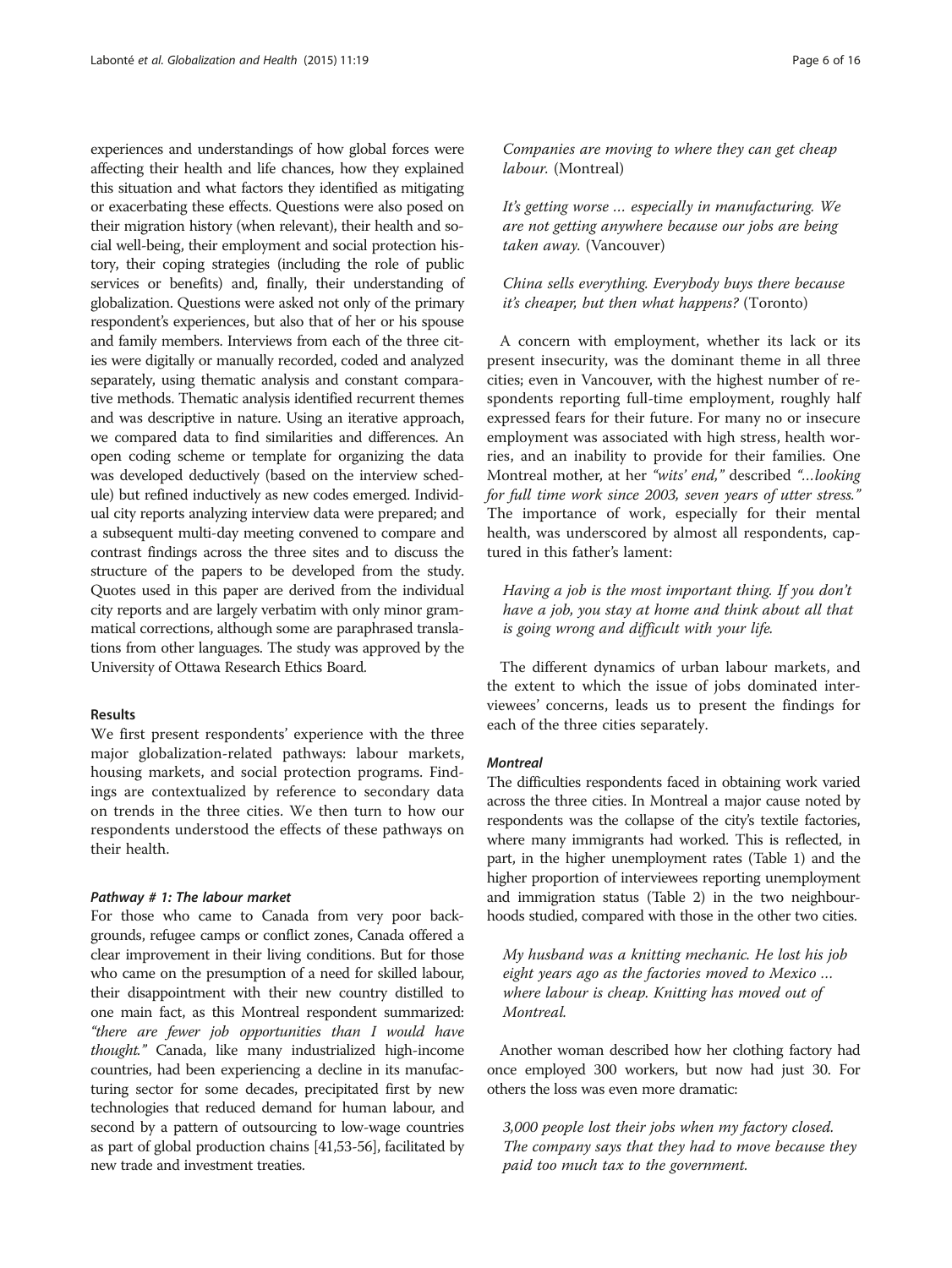Not all textile jobs had disappeared, but those that remained were increasingly precarious. A woman described the difficulties she, her husband and her neighbours all faced:

People work mainly in factories making T-shirts and pants, but people are suffering …They have a job for a short time, get laid off, get another job but never accumulate enough hours to have unemployment benefits.

The lack of full-time or predictable employment had profound repercussions for the families interviewed. For several newer immigrants the inability to secure a job was experienced as a profound failure. One of the consequences was that they could not bring other members to join them in Canada under the family sponsorship program:

I need a job to sponsor my family. I need to earn at least \$20,000. I need to find a job and then I can sponsor my parents; they are alone now. I am worried about them.

At the same time, most respondents acknowledged the role played by global economic conditions contributing to their lack of work. Our interviews took place just after the 2008 global financial crisis, and many Montreal respondents commented on the lack of jobs due to the subsequent recession. This theme was echoed by respondents in both Toronto and Vancouver, but unique to Montreal is its francophone status. Some of the new immigrant respondents complained of overt employment discrimination: "There is a lot of anger when less educated francophones get jobs over better qualified immigrants who are systematically excluded." Longer-term immigrants noted that "The attitude towards immigrants [has] changed, [it is] not as welcoming as before," an effect this respondent attributed to globalization's swelling of the flow of migrants, affecting the capacity or willingness of communities to absorb them. Others were less generous in their assessment. Another respondent, fluent in French, complained that immigrants were being treated as second-class citizens, routinely discriminated against in "the divide between [us] and the Québécois-de-souche [a phrase describing those with historic francophone roots]." About one-third of respondents expressed similar sentiments and, while anti-immigrant prejudice was noted by respondents in the other two cities, it was most striking in Montreal.

Similar if less strident complaints of employment discrimination against new immigrants were made by a quarter of the respondents in Toronto. As one long-time resident

expressed, "there are just so many immigrants here," while another was concerned that "local people feel that globalization is taking away their jobs" for which some blame on new immigrants was levied. Recent immigrants complained of being singled out by their lack of Canadian experience, as this woman from Jamaica noted:

You don't get a call back or it will be, "You don't have Canadian experience"… And I had to go through the rigours of this Canadian experience scenario where you have to wait it out or you do minimum wage jobs and just struggle all the time.

A longer-term male immigrant from Tibet elaborated on the dilemma this posed:

So I'm looking for a job ... but they need [Canadian] experience … how is it possible to gain that experience when no one wants to employ you?

One recent immigrant with a diploma from her home country expressed dismay that she would have to return to high school in Ontario to get an equivalent Canadian diploma to apply for a job as a housekeeper: "It's just cleaning." A unique barrier to immigrant employment in Toronto was stigmatization by postal code – the perception that a certain area with a high density of new immigrants was unsafe, unsavoury and populated by the unemployable. As one respondent from this area noted:

I wasn't expecting to see all these stumbling blocks where when you put out your application it would be, where you live. I mean you don't get a call back.

Another similarly complained:

If I give my resume, I say I live at [this area], they don't hire me. If I write I'm living somewhere else they may hire me … I'm an immigrant, and on top of it, I live in this area. Trust me, you know, I wish I had another address to write.

Unlike Montreal, where anger over the poor employment opportunities and perceived discrimination was palpable, Toronto respondents were circumspect in attributing blame. This may partly reflect recognition that many Canadian-born families were in a similar position. Over 32 percent of Toronto's manufacturing jobs disappeared between 2004 and 2009, while employment in the financial sector increased by 24 percent [\[57](#page-15-0)]. Toronto has come to epitomize the labour hourglass, with sharp wage and security distinctions between the 'top' – the knowledge and financialized economy – and the 'bottom' – the services and temporary work sectors, with a hollowing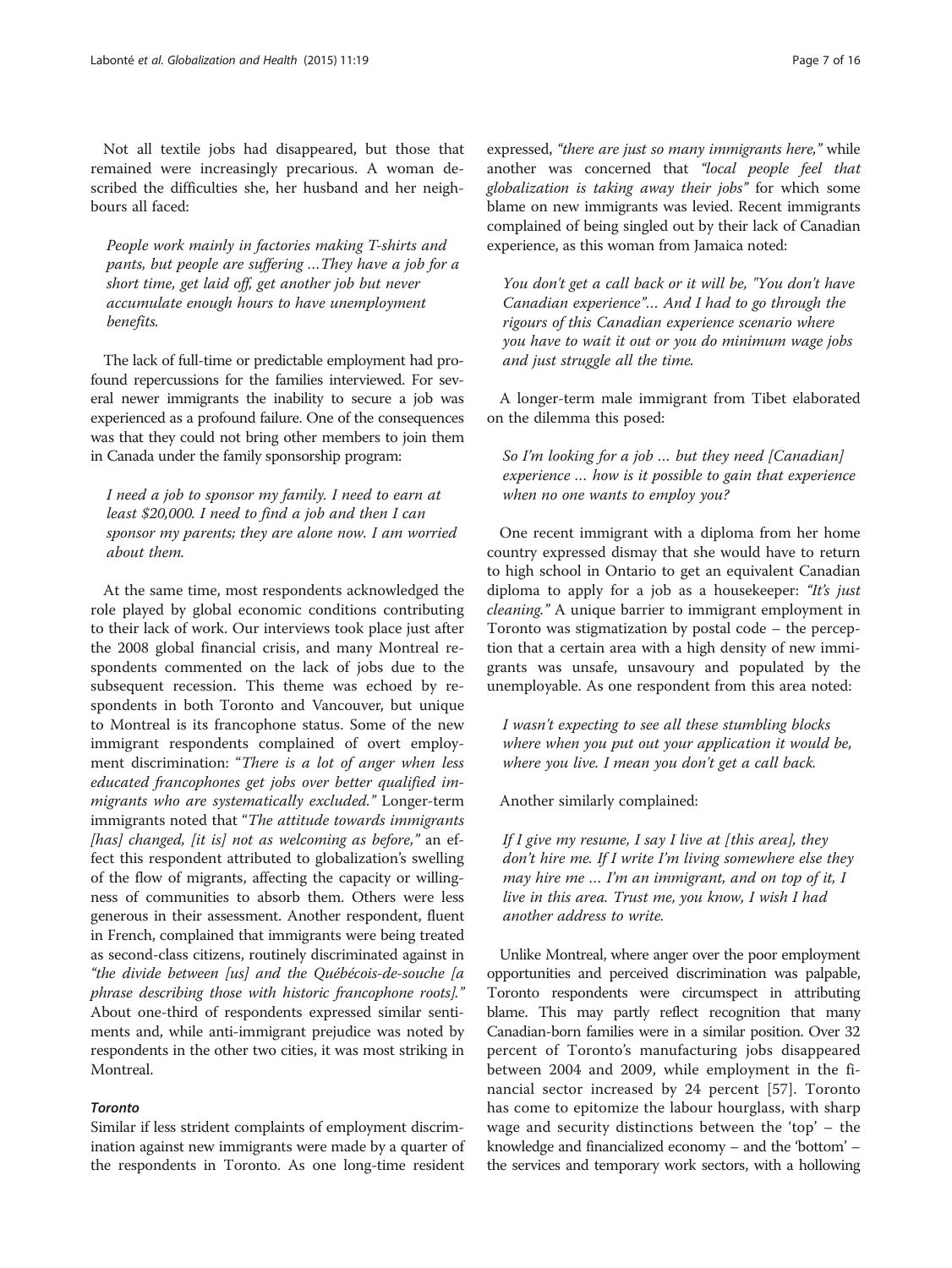out of the traditional middle of the industrial working class. While the downtown older City of Toronto is 'top heavy,' most of its peri-urban areas are 'bottom heavy' with a high portion of insecure, entry-level jobs [\[57\]](#page-15-0) or precarious and part-time employment, as described by many of our respondents [\[57\]](#page-15-0):

- Two jobs, part-time, 25 hours/week, no benefits, looking for a third part-time
- Laid off after 15 years, no severance; re-trained in food services, working 3 hours/day in a seniors' residence
- Social worker from Sri Lanka now sorting used clothes for export, engineer husband working 'on call' to install windows
- Part-time cashier, no benefits
- Part-time waitressing, bartending, reliant on tips; partner drives part-time, clears snow in winter
- Childcare worker, three part-time jobs, no benefits

As one female interviewee stuck in the multiple job, part-time world expressed:

I work long hours but I just get the minimum wage. It's like you're always overworked and underpaid. And then you're tired on top of it. Can you imagine if I was being paid the right amount? I wouldn't have so much stress.

Another respondent, a recent immigrant who considered she was fortunate to have a factory job, found the work taxing and unhealthy:

You start work at 7 and cannot be late. You really work hard … and really, really fast … But then if people work there for 10, 15, 20 years, when they get old, they just let you off.

A Jamaican migrant reflected on life in his home country: "Back home it was just 9 to 5. Here it's like 24 hours."

Unlike Toronto and Montreal, Vancouver never had a large industrial sector, with goods-production in 2006 accounting for only 20 percent of all employment in the city. Its traditional resources sector, fishing, forestry, and mining, however, had seen an employment decline parallel to the loss of industrial jobs in the other two cities. Over 80 percent of current employment in Vancouver is in services, much of it now being outsourced by both the public and private sectors [\[58\]](#page-15-0). Provincial tax cuts and removal of collective agreement rights restricting contracting out in 2001 led to spending cuts, public sector lay-offs and

replacement of previously unionized workers with lowwage workers who were often employed by transnational labour firms [[59](#page-15-0)]. Together with private sector outsourcing of services to Asia, this may account for the higher rate of part-time work amongst respondents than that found in the two other cities. As a mother with a young child described:

The first job, it's a split shift Tuesday to Saturday; it's 8:00 to 12:00 in the morning, and 6:00 to 10:00 in the evening. And the second job, it's at night Tuesday to Friday, 11:00 to 7:00. So I get my sleep in between the split shifts, like in the morning, sometime I come home early, like 11:00, so from 11:00 to 6:00 I have time, and that's how I get my sleep.

A recent Chinese immigrant held three different jobs:

…a kitchen helper in a Chinese restaurant … then I go to factory to seasonal work… put something in an envelope for mailing… and my third job, a dietary aide in a seniors' home.

Added to this is the commuting time between jobs. In order to provide for her family, one single parent was working 67 hours/week at two jobs plus commuting time. The sole breadwinner in another family was working 50 hours/week at two jobs plus commuting time. Another interviewee used to work up to 70 hours/week at several jobs. The health toll of this precarious work was also apparent, and was noted by about a third of respondents with comments such as:

Yeah, I think I got sick, maybe I was too tired, I did three jobs.

My husband, he gets a job, he works there for a little while, he's laid off… it's been like that for years… it's taking a toll on our health.

Although employment rates were higher amongst our Vancouver respondents than in the other two cities, the impact of the financial crisis and recession was also felt by some in their own experiences of lay-offs and factory closures.

It's a very difficult time, the economy changed… and my husband lost his job… and we are on our own. I have difficult time. Because I never think about it before - that experience. I was 'Wow'.

Yeah, full-time, I was unionized, I had everything… seven years never laid off. Then right away terminated because the company, they lost a lot of contract with US.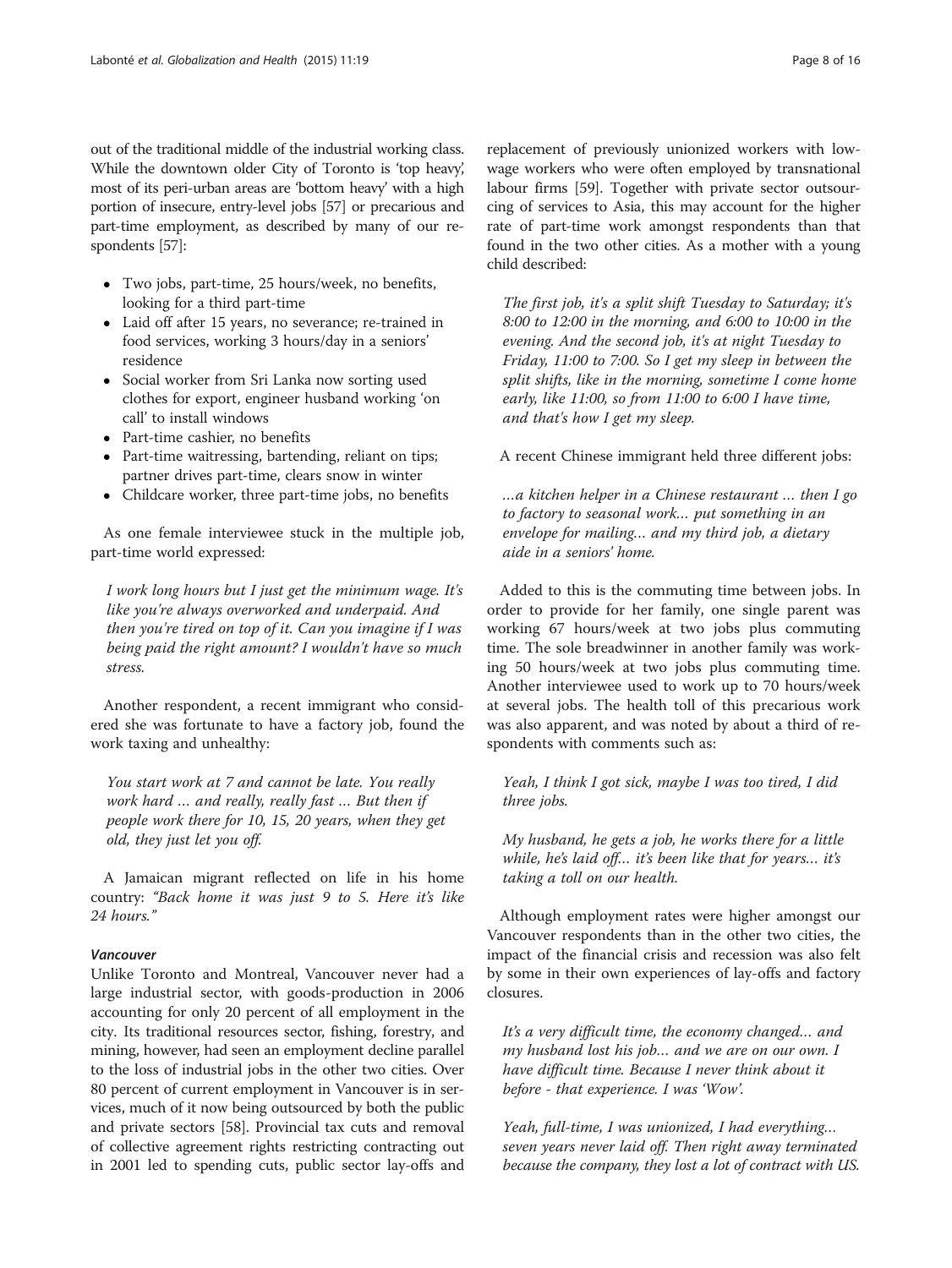One of the effects of liberalized financial markets has been the acceleration of real estate as a form of investment and capital accumulation. Urban space and land uses become reconfigured in pursuit of higher value uses (luxury housing, profitable commercial development, tourism), leading to displacement of residents and crises in housing affordability and quality [\[60](#page-15-0)]. Lower-income families are pushed into more costly and sub-standard forms of housing. As one longer-time resident in Toronto's urban neighbourhood described, capturing a concern with 'gentrification' commented on by a third of the respondents from this neighbourhood:

The shift is happening … it's becoming condos and shopping malls. And the little places are getting bought out, and the homes are being scooped up and renovated … it's becoming more difficult to find reasonable rentals. For those that don't have [lots of money], they are ending up on the street, in hostels.

One indicator of this upwards trend in housing costs is an affordability or ownership measure devised by one of the major Canadian banks [\[61\]](#page-15-0). It is based on three housing configurations (a condominium apartment, a single-storey bungalow, or a two-storey house), a 25 percent down payment, and the percent of median pre-tax household income needed to service the cost of a mortgage, property taxes and utilities. In Vancouver in 2011, the figure for a house was over 90 percent (and over 45 percent for a condo), making the city one of the least affordable on the planet. Housing prices were seen as "driving local buyers away" (61 pp.4) with the market increasingly relying upon foreign investors, primarily Asian. Toronto fared somewhat better, with 2011 ownership costs ranging from 40 percent (condo) to 60 percent (two-storey house). Costs were only slightly less in Montreal. The bank that devised this measure considered any figure above 32 percent to make home ownership unaffordable, which would apply to any form of home ownership in all three cities.

High ownership costs in the absence of rent controls or subsidized housing become high rental costs, which have far outpaced income increases for low-income families in virtually all Canadian urban areas. The proportion of renters in our three cities in 2006 who were spending >50 percent on their housing, placing them at imminent risk of homelessness, was 22 percent (Vancouver), 20 percent (Toronto), and 18 percent (Montreal) [\[62](#page-15-0)]. Many of our respondents belonged to this category, which often led them to live in overcrowded conditions, or in poorly maintained apartments. Almost half of the respondents in Vancouver, for example, were very concerned with both the affordability and health risks of their housing, as this woman described.

Yeah, this is a very old building, it has mites and moulds in it and that increases my child's asthma because sometimes when she enters the house she starts coughing … so the doctor said you have to change the house, but that's not possible at this point, you know.

A Montreal mother who lived in a small apartment with two children complained of cockroaches, rats and mould:

The kids all have asthma, the older one has very bad asthma and we have already taken him to the emergency at the hospital. We can't move because rents are too expensive.

Across all three cities, almost a third of respondents spoke of the risks of asthma and upper respiratory infections facing their children. Another mother shared a single bedroom with three children and an unrepaired hole in the ceiling caused by a water leak. Among the reasons given for such housing neglect were government cutbacks and a lack of subsidized housing, leaving the rental market to the private governance of 'slum' landlords. New immigrant families faced the greatest housing challenge, as one Montreal longer-term immigrant explained:

Recently arrived immigrants are in a worse situation, they do not know the laws; landlords take advantage of their ignorance and vulnerability. They like to rent to immigrants.

This claim is supported by studies finding that new immigrants generally pay more for sub-standard accommodations than older immigrants or Canadian-born residents, while earning substantially less [\[63\]](#page-15-0).

Common housing descriptions in all three cities, from immigrant and non-immigrant families alike, were "crowded," "too small," "poor maintenance," "too expensive." As a Canadian-born mother in Vancouver's peri-urban neighbourhood summed up: "not having to worry having a roof over your head or food in your mouth, that's a big one." With all three cities competing to become 'event destinations,' this worry is unlikely to diminish. Vancouver's biggest event, the 2010 Winter Olympics, is largely seen as a 'success' – the 'People's Olympics' as they became known. But the city was left with a deficit of at least \$230 million from the event, which is likely to be covered at the expense of lower investments in social housing and other public goods or services [[64,65\]](#page-15-0).

The global financial crisis in 2008 gave birth to a brief period of state intervention into the market economy by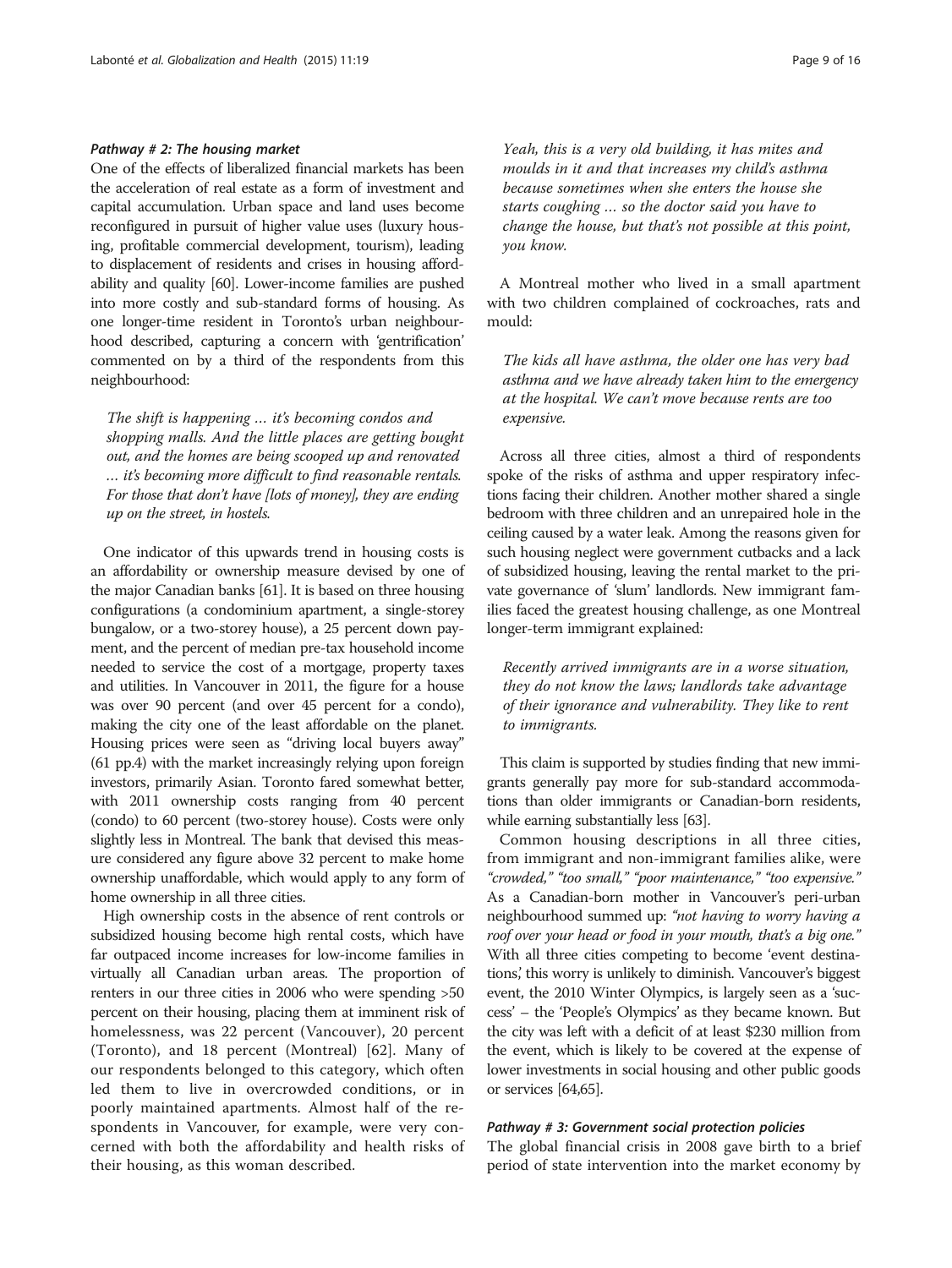those countries that could afford it, primarily in the form of banking bailouts and recapitalization and countercyclical public spending. While forestalling a global depression, this rapid infusion of substantial public investment in the economy was followed quickly by 'austerity', an even greater contraction in public spending and public sector employment often accompanied by user charges, privatization of state assets and tax cuts, with the latter justified as necessary to stimulate private sector investment and spending despite evidence to the contrary [\[66\]](#page-15-0). Canada followed this trajectory, although its retrenchment in welfare and social protection policies had been ongoing in most parts of the country since the early 1990s [[67\]](#page-15-0). Key amongst these policy shifts were deep cuts in social assistance programs increasing the depth of family poverty for those reliant on such income transfers, regressive tax reforms with Canada now having one of the lowest rates amongst OECD countries of both taxation and social spending as a percentage of GDP, changes in eligibility rules for unemployment benefits resulting in fewer workers qualifying for support, minimum wages (which are set provincially) that have fallen far behind cost of living increases, and declining investments in public housing and rent controls, letting private markets prevail [[62](#page-15-0),[68](#page-15-0)].

Despite these erosions to Canada's safety nets, many of our respondents, and especially immigrant families coming from countries with even less social protection, placed a high value on government programs, as this recent immigrant in Toronto expressed:

When you lose your job *[in my country]* you don't have the resources where you can go to a food bank or go to welfare and get assistance, no. So if your family doesn't take you in, you live on the street if you can't pay the rent. Here, even if you lose your job, you can go and get assistance.

The importance of government support programs was especially emphasized by recent immigrants who had lost their family supports through the migration process, as noted by this Montreal woman:

My family support system has gone but in Canada I know that I can depend on the government if the worst came about.

These concerns over loss of family and the important role played by Canadian social protection programs were noted by a third of the Montreal respondents, slightly less in the other two cities. Although friends and social networks often filled the loss of extended family supports, they were generally seen as less reliable than government programs, as another Montreal respondent commented:

The support here is completely different… here I do not even know my neighbours.

The result was often a high degree of isolation, most acute for newer immigrants, and a consequent reliance upon publicly provided community services. Most respondents expressed satisfaction with these services, although travel distances sometimes proved challenging, alongside increases in user charges for recreational programs that were becoming a barrier "especially for families in need". Of directly provided government programs, those mentioned most frequently as important to their families' well-being were healthcare (Canada's single-payer universal health insurance system) and child allowances (income transfers).

Some new immigrants were nonetheless reluctant to use government programs, connected to the sense of failure described earlier. They had come to the country to contribute to the economy, to take advantage of the opportunities that had been promised and, especially for the 15 men interviewed, to fulfill what they perceived to be their role as fathers and providers, as this unemployed Vancouver man stated:

The majority of people [like me] who are on social assistance didn't grow up saying that they were going to be on social assistance. So it's not a thing filled with pride. And I don't think that most of [us] want to be on social assistance. We would prefer to be working or to be self-sufficient.

There was also stigma attached to some of these programs, with many resenting the punitive characteristics of welfare, most forcefully expressed by this Toronto resident:

If you're on welfare and saving money and they're checking your bank account and saying 'why are you saving money? That means you don't need this money. So we're not going to give you money this week.' So the savings that you may have been putting towards school or towards getting a car so you could access … a job that's farther away. You can't do that.

Others in Montreal expressed the same concern with the inadequacy of benefits:

# There is never enough money. We are always short. (Montreal)

There were few comments about welfare benefits from Vancouver respondents, apart from benefits associated with their employment (given the large number there who had full- or part-time work) which were generally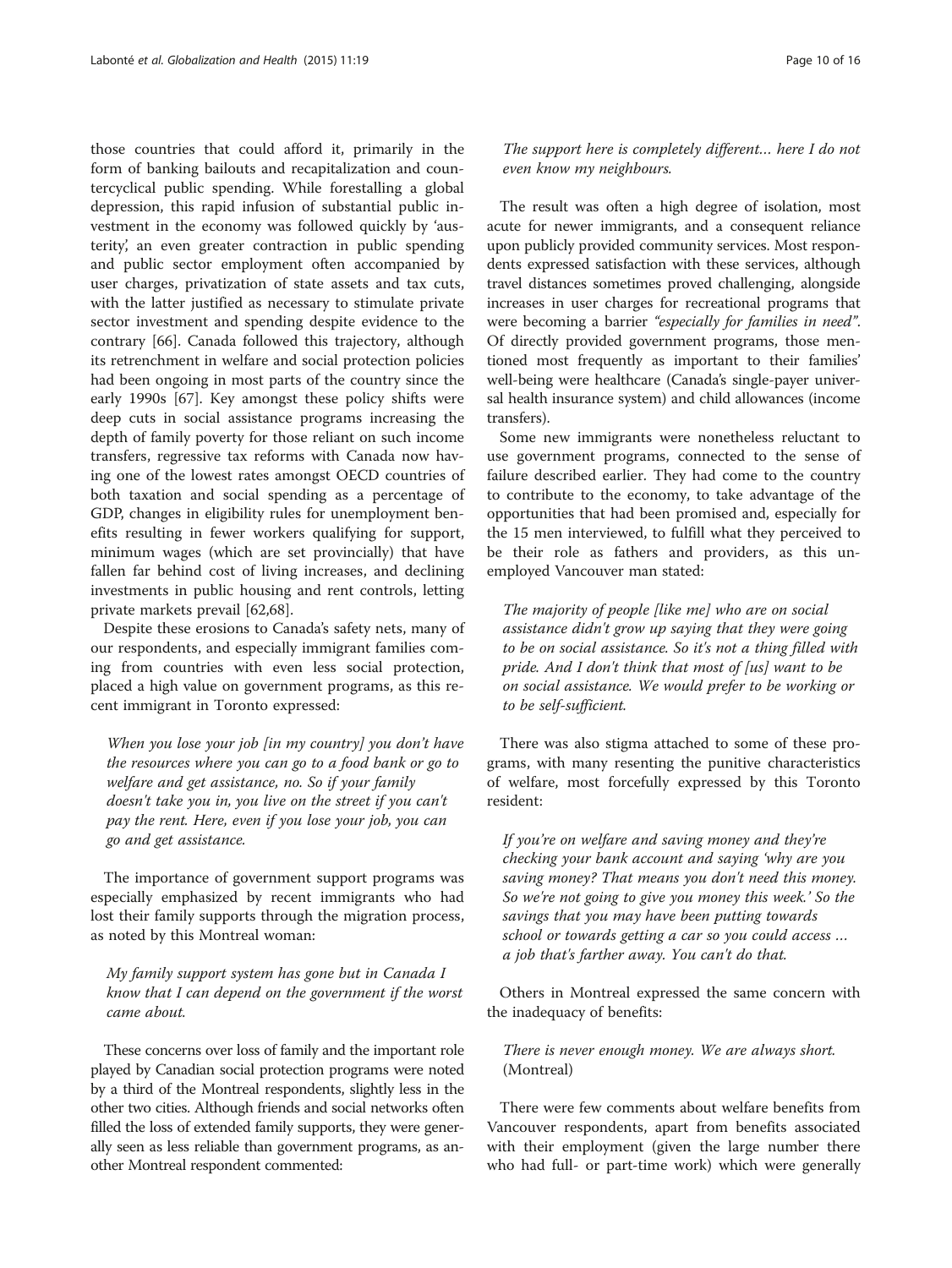seen by immigrants as better than those in the country they left. A few nonetheless noted that, while not yet as pronounced in Canada as their home countries, benefits were not as generous as they could be due to "huge multinationals that pay poor wages and … get very good tax benefits…resulting in governments having to cut social benefits."

So even while for many respondents "having a social safety net in this country has worked very well so far," a common lament was that "I have more government support here, but less opportunity." A summarizing sentiment encountered in all three cities and six neighbourhoods:

The government can do two things: increase welfare income, and help us find jobs.

Impacts on Health, Standard of Living, and Future Expectations Our study was concerned not only with families' experiences of our three globalization-related pathways, but also with how they saw these pathways affecting their health. When discussing health in the abstract (what makes people healthy?) most respondents emphasized the conventional behavioural risk factors of diet, exercise, and generally "leading a healthy lifestyle." Relatively few identified what we would now call social determinants of health (e.g. financial security, job satisfaction, decent housing). Yet when describing challenges to their own health, these social conditions loomed large. The lack of jobs was the most commonly cited source of stress and health challenge:

# My sister lost her job and now she cries every day and this is affecting her health. (Montreal)

Job insecurity was the major theme that ran through all of the interviews. Clear links were made by respondents between such insecurity and their poorer health. Those reporting the lowest levels of household income, which was directly connected to unemployment, gross underemployment, or insufficient and precarious

employment, also reported the highest levels of stress and ill health.

But the insalubrious state of rental housing was also cited by almost half of the interviewees as a source of health problems for their families. They attributed this state to the high cost of accommodation in a context of poor employment, inadequate social assistance benefits, depressed wages, and rising living costs. For most respondents, the health outcomes of poor housing manifest in physical complaints, but for several it also led to mental distress, usually related to severe overcrowding.

To get a better sense of the dynamics of their own (or their families') conditions, we asked respondents to comment on how their health had changed since arriving in Canada, or in the past five years if they were longer term-residents; if their standard of living had changed (for better or for worse); and whether they were experiencing difficulties making ends meet. (see Figures 1, [2](#page-11-0) and [3](#page-11-0)) There are several notable differences.

In Montreal's CDN neighbourhood, 68 percent of respondents reported deterioration in their health while none reported improvement. Despite being poorer with less employment, 44 percent of respondents in Parc-Ex said their health had improved or stayed the same. The reason given for this was the better living conditions found in Canada relative to those in their home countries, with most respondents in Parc-Ex having arrived from conflict countries. Unlike Montreal, most respondents in Toronto's and Vancouver's neighbourhoods reported improvements in their health. It is not clear why there was such a difference, although a higher number of interviewees in both cities were more recent migrants than in Montreal, and had not yet experienced the erosion of the healthy immigrant effect. For those whose health improved, the reasons frequently given were "better food," "less air pollution," and "safer environment," reflecting recent arrival from poorer or more dangerous places.

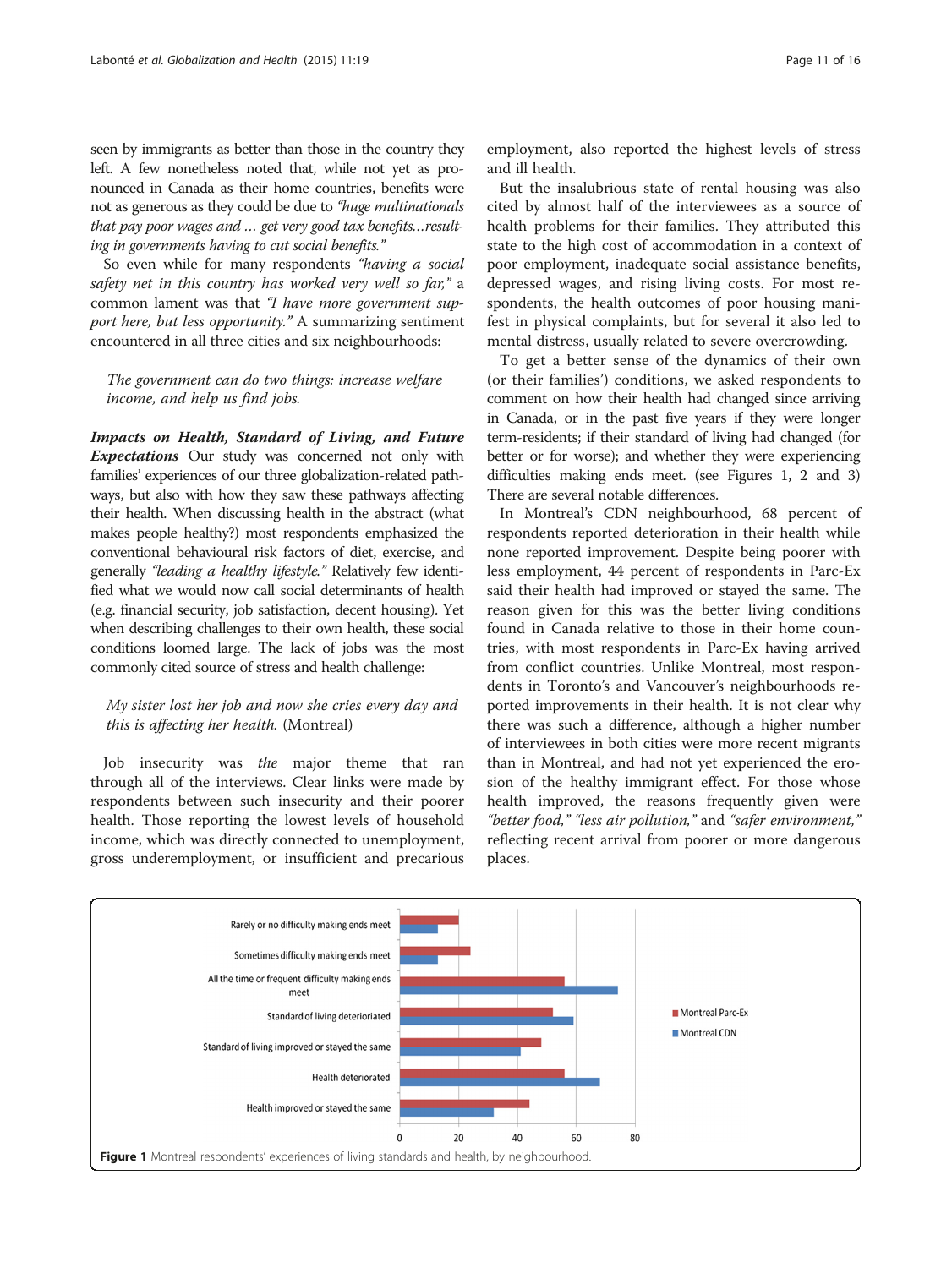<span id="page-11-0"></span>

Montreal respondents were also more likely to report a decline in their standard of living and more frequent difficulty making ends meet than those in the other two cities. Respondents in two neighbourhoods (Toronto's South Parkdale and Vancouver's Guildford Town Centre) reported somewhat anomalous trends, frequently finding it difficult to make ends meet yet simultaneously stating improved living standards. The Vancouver researcher speculated that the Guildford families, despite being financially challenged, had been living in poor conditions for some time and had begun to take for granted their standard of living. The researcher in Toronto was struck by the resilience and optimism of those interviewed, particularly amongst the newer immigrants in South Parkdale, one of whom ended the interview by commenting:

You know, even to this minute I feel there is [opportunity] but it's just to get that big break.

### Discussion

Lack of decent employment opportunities is a central aspect of how globalization impacts the life chances and health of disadvantaged Canadians. However, our respondents were

concerned with a lack of jobs, which some attributed to the recent financial crisis and recession, and also resented the perceived discrimination against the experience and educational credentials many new immigrants bring with them. While some accepted this with stoicism, others blamed the Canadian government for falsely portraying opportunities for skilled labour that did not exist. One Montreal woman, concerned that "no one should go through what I am going through", and argued further that "if there is no employment, the government should stop bringing people here."

It was not just the lack of employment that affected the health or living standards of many of our respondents, but also its poor quality. Labour market 'flexibilization', which began with technological innovation that reduced the demand for labour and accelerated with the growth of global commodity chains that bifurcated labour into 'skilled' (knowledge economy) and 'unskilled' (industrial or service economy) segments, was not new when we undertook our study. But respondents' descriptions of their multiple, parttime or insecure employment aligns closely with Standing's more recent theorization of an emerging global 'class-in-

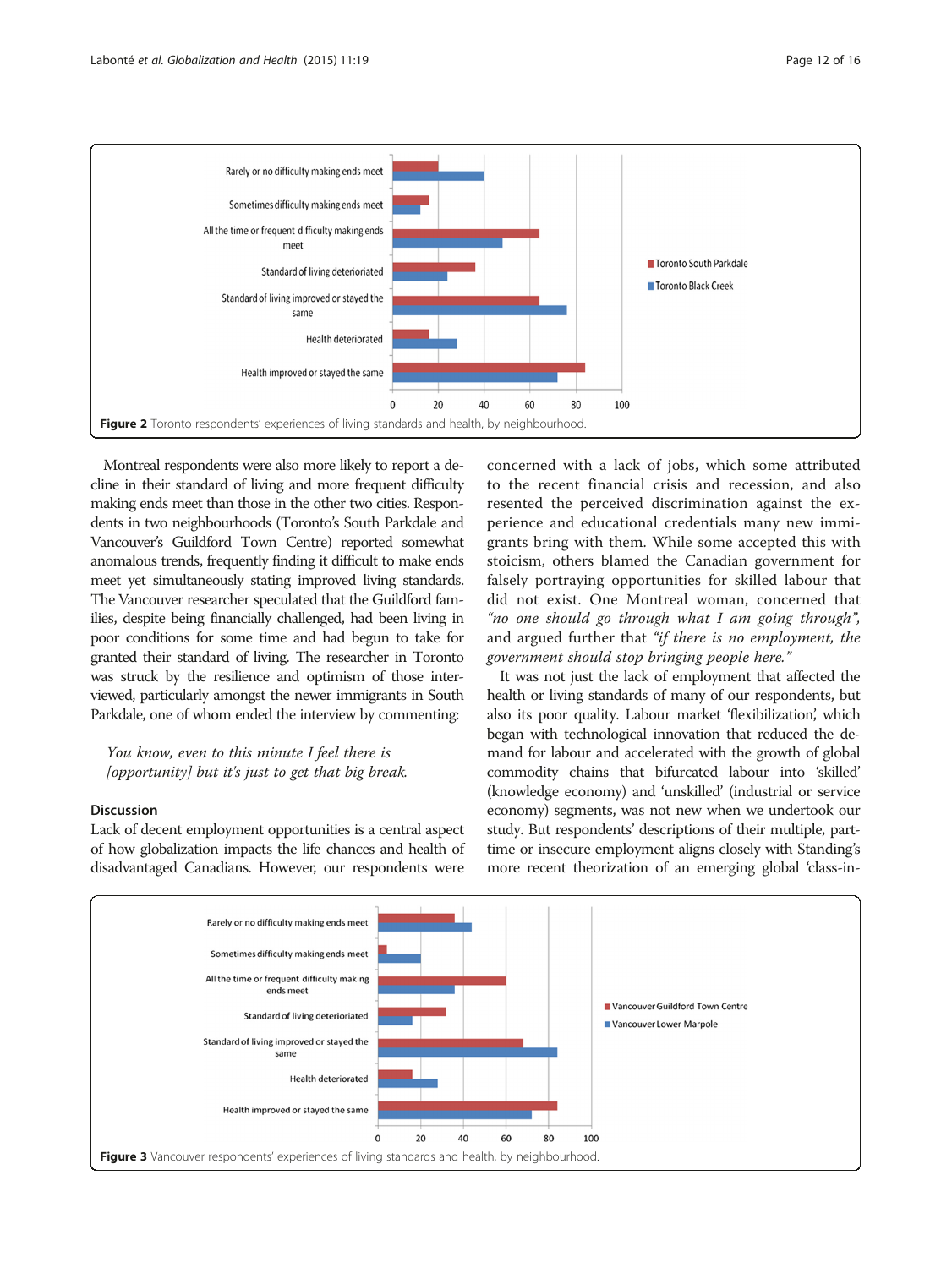the-making, which he calls 'the precariat' [\[69](#page-15-0)]. Precarious employment is not simply part-time work, even when such work is involuntarily accepted due to lack of full-time employment. Nor is precarious employment simply an extension of the casual labour still commonplace in large swathes of Asia, Africa, and Latin America. Rather it is "habituation to expecting a life of unstable labour and unstable living" [\[69](#page-15-0)]. Part of this habituation includes extensive work outside of the job, such as form-filling, job-searching, employment agency reporting or, as one of our Toronto respondents commented, "I go to these centres, always on the move, and the only help is to put [me] onto somewhere else". It is characterized by a lack of any of the non-waged benefits that had typified previous employment relations, and the progressive loss of labour rights or entitlements from the state. Standing sees the rise of the precariat as an outcome of globalization and its liberalization of economies, which has "trebled the world's labour supply to the open market." This huge expansion in the global labour supply, to which many of our respondents referred obliquely with references to China and other out-sourced countries, has led to 'growth-less jobs' – low-wage, low-productivity, insecure and unbenefited employment that, in our study, was epitomized for several respondents as an endless series of multiple, part-time, minimum wage work. Although some, the better educated and better off new migrants, did slowly progress to more full-time work, for others, and after decades, employment was still flitting between part-time and insecure jobs.

Standing's argument about the precariat is not universally accepted, and the ILO (for which he once worked) is cautioning that we are now entering a post-financial crisis phase of jobless growth alongside increases in 'vulnerable employment' (a category that includes casual or informal employment as well as the habituated 'precariat' of Standing's concern) [\[70\]](#page-15-0). Where consensus exists is in the very high rate of youth unand underemployment worldwide, the demise of the education premium (and not only for highly educated migrants, as the ranks of low-wage work in Canada and elsewhere swell with recent university graduates), and the shrinking share of global economic product going to labour relative to capital [\[67](#page-15-0)]. In addition, there is agreement in the SDH literature that the rapid increase in precarious employment is a serious danger to population health, especially for disadvantaged populations, as job insecurity has been repeatedly shown to be associated with poor mental and physical health outcomes [\[19,](#page-14-0)[71,72\]](#page-15-0). An early Canadian study found that workers in precarious employment relationships reported poorer overall health and higher levels of stress than workers in standard employment relationships [\[73\]](#page-15-0). This is why the increase in precarious employment in Canada since the onset of the global financial crisis is so disconcerting. Between 2008 and 2011, the majority of job growth in Canada consisted of temporary (222,000) and part-time positions, whereas permanent positions decreased by 50,000 [[74](#page-15-0)]. What is more, lower-wage sectors account for almost all new jobs created since the pre-recession peak, reinforcing the continuing longer-run decline in the average quality of jobs in the Canadian labour market [\[75\]](#page-15-0), with potentially serious negative health consequences.

However, that even European countries with a long history of social democracy are now experiencing rising inequality and labour market flexibilization raises the issue of mitigating government social protection measures in a context of a neoliberal globalization that Harvey characterizes as "capital accumulation through dispossession" [[76](#page-15-0)]. One of the means of that dispossession is land use and housing policy, more pronounced in rapidly urbanizing developing countries where the forcible clearance of informal settlements ('slums') has been well documented, see e.g. [\[77,78\]](#page-15-0). More subtle is the role of real estate as capital, whether in the form of mortgage debt created by banks and then sold on as investments (one of the proximate causes of the 2008 financial crisis) or as venues in which wealth can be held for shorter- or longer-term growth. The result is an accelerating cost of housing which, alongside poor employment prospects, was the major source of worry, stress and ill health for our respondents and their families. Where governments in Canada once considered housing as a public good requiring their oversight if not direct provision, they have largely retreated to episodic tinkering with mortgage rules and guarantees, home renovation grants, or modest subsidies to social assistance recipients to offset high private market rents. Recent austerity budgets have further undermined the ability to deliver affordable housing to vulnerable communities [\[68\]](#page-15-0), despite a recent study demonstrating the astonishing success of a 'housing first' approach in addressing homelessness related health problems [[79](#page-15-0)].

Over the same period that housing access deteriorated and jobs became more precarious, Canada's social spending plummeted, its welfare generosity declined, and its employment and active labour market supports fell well below OECD averages. Even Canada's public health care spending has started to slip, with out-of-pocket expenses for many low-income families beginning to rise. Although tattered, Canada's social protection programs nonetheless remained highly valued by most of our respondents. For many, and especially newer migrants, these programs were all that stood between them and homelessness, hunger, or destitution. But their future looks even bleaker than their accounts of just a few years ago. Federally, Canada's most recent finance minister stated his resolve to continue with austerity and fiscal retrenchment, arguing (against increasing evidence to the contrary) that any other course would be "the road to ruin" [[80](#page-15-0)]. The country's current Prime Minister, Stephen Harper, famously stated in 2009 that all taxes were bad, and retains a commitment to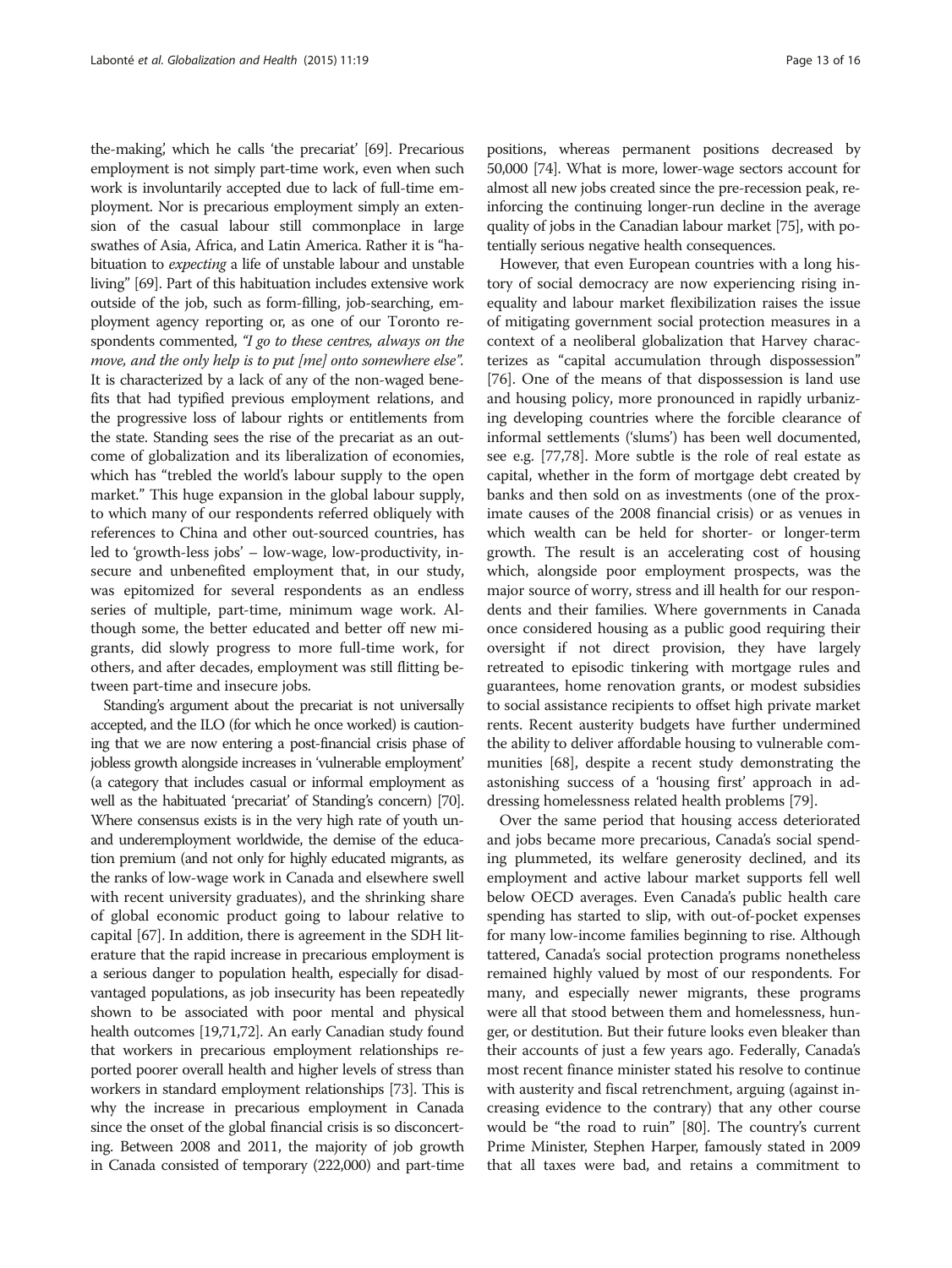continue reducing taxes as the federal budget comes closer to being balanced [[81](#page-15-0)]. The leader of the federal opposition, a centre-left party, has also come out against raising income taxes [\[82\]](#page-15-0); while Canada's largest province, Ontario, facing ever larger fiscal deficits partly due to reduced federal transfers and a decade of its own tax cuts, convened a review panel in 2011 with a mandate to report on how to reduce public debt [[83](#page-15-0)] – but it was told it could not propose raising taxes to do so, which left only reductions in social spending [[68](#page-15-0)].

# Conclusion

Globalization is a multi-faceted concept, with both healthpositive and health-negative dimensions. This article emphasized the globalization-related pathways most likely to negatively affect the health of Canadians who were living on the socioeconomic margins, with a particular emphasis on immigrant families. Most of our families identified several health concerns associated with each of these pathways; although for all except the families interviewed in Montreal, a majority thought their health better at the time of our interviews that in the immediate preceding years. The interviews took place just after the first economic impacts of the global financial crisis were rippling worldwide, and before the post-crisis austerity agenda deepened and became normalized. We noted earlier that two possible reasons for why those interviewed in Toronto and Vancouver reported health improvements despite reporting difficulties making ends meet or deteriorating standards of living were their more recent immigration (the 'healthy migrant' effect), especially in Vancouver, and a normalized acceptance of their conditions, i.e. they were as healthy as they expected themselves to be. In Montreal, deteriorating living standards, higher unemployment and some experiences of anti-migrant sentiments are possible reasons why a majority reported worsening health. At the same time, there may have been some optimism amongst some respondents, as the immediate federal government response to the 2008 crisis was counter-cyclical spending with the prospect of a rise in short-term employment. It was not until 2012 that the federal government began its series of 'austerity' budgets based, in part, on reducing social protection spending and transfers to the provinces. Whether respondents would be as optimistic about the state of their health today, a few years later, is an open question. Some recent studies have noted how the global financial crisis has already exacerbated SDHs worldwide, including in Canada, especially through its negative impact on employment conditions [[68](#page-15-0)].

Certainly, the trends recounted above would be particularly discomfiting for many of the families with whom we spoke. This is especially so if we accept Standing's argument that, with precarious employment increasing its hold over labour markets and capital still footloose globally preventing a re-creation of the social contract between state, capital and labour, the only effective policy measure to reduce inequality and insecurity is post-market tax/transfer measures leading to guaranteed incomes of sufficient scale for healthy living. This requires forceful, tax-friendly governments. The earlier idea of 'less government' neoliberalism has given way to a new understanding of possibility of state-led intervention for national development. Although the chorus of economists, including some within the ranks of the international financial institutions, public health workers and civil society organizations calling for such a shift in government is growing and gaining momentum in various countries, there appears to be little movement in that direction at the moment, at least in Canada.

### Abbreviations

CDN: Côte-des-Neiges; GDP: Gross domestic product; LICO: Low-income cut off; OECD: Organization for Economic Cooperation and Development; SDH: Social determinants of health.

### Competing interests

The authors declare that they have no competing interests.

#### Authors' contributions

RL, DS and MO designed the study and supervised data collection and analysis. EC participated in data collection, analysis and interpretation. TS contributed to the design and interpretation of the findings. AR contributed to the analysis and interpretation of the findings. RL prepared the first draft of the article; all authors contributed to revisions. All authors read and approved the final manuscript.

#### Authors' information

RL is Canada Research Chair in Globalization & Health Equity and Professor, Department of Epidemiology and Community Medicine, at the University of Ottawa where he is also a Principal Scientist with the Institute of Population Health. DS is Canada Research Chair in Gender, Migration and Health and Associate Professor in the Institute of Feminist and Gender Studies at the University of Ottawa where she is also a Principal Scientist with the Institute of Population Health. MO is Associate Professor in the School of Political Studies and Director of the Institute of Feminist and Gender Studies, University of Ottawa where he is also a Principal Scientist with the Institute of Population Health. EC is Lecturer at the School of Political, Social and International Studies, University of East Anglia, and was a doctoral candidate at Carleton University in Ottawa at the time of the study. TS is Professor in Global Health Policy at Wolfson Research Institute for Health and Wellbeing, Durham University; and was Associate Professor in the Department of Epidemiology and Community Medicine, at the University of Ottawa at the time of the study. AR is a Senior Research Associate at the Institute of Population Health and a part-time professor in the School of Political Studies at the University of Ottawa.

#### Acknowledgements

Margaret Condon (Vancouver researcher), Liz Lines (Toronto researcher). The study was funded by the Canadian Institutes of Health Research, which had no influence over the collection, analysis or interpretation of the study. RL and DS are financially supported through the Canada Research Chairs program.

#### Author details

<sup>1</sup>Globalization/Health Equity, Professor Faculty of Medicine, Institute of Population Health, University of Ottawa, 1 Stewart Street, ON K1N 6N5 Ottawa, Canada. <sup>2</sup>Politics, Philosophy, Language and Communication Studies University of East Anglia,, Norwich Research Park, Norwich, Norfolk NR4 7TJ, United Kingdom. <sup>3</sup>School of Political Studies, University of Ottawa, 120 University Avenue, Ottawa, ON K1N 6N5, Canada. <sup>4</sup>Institute of Women's Studies, University of Ottawa, 120 University Avenue, Ottawa, ON K1N 6N5,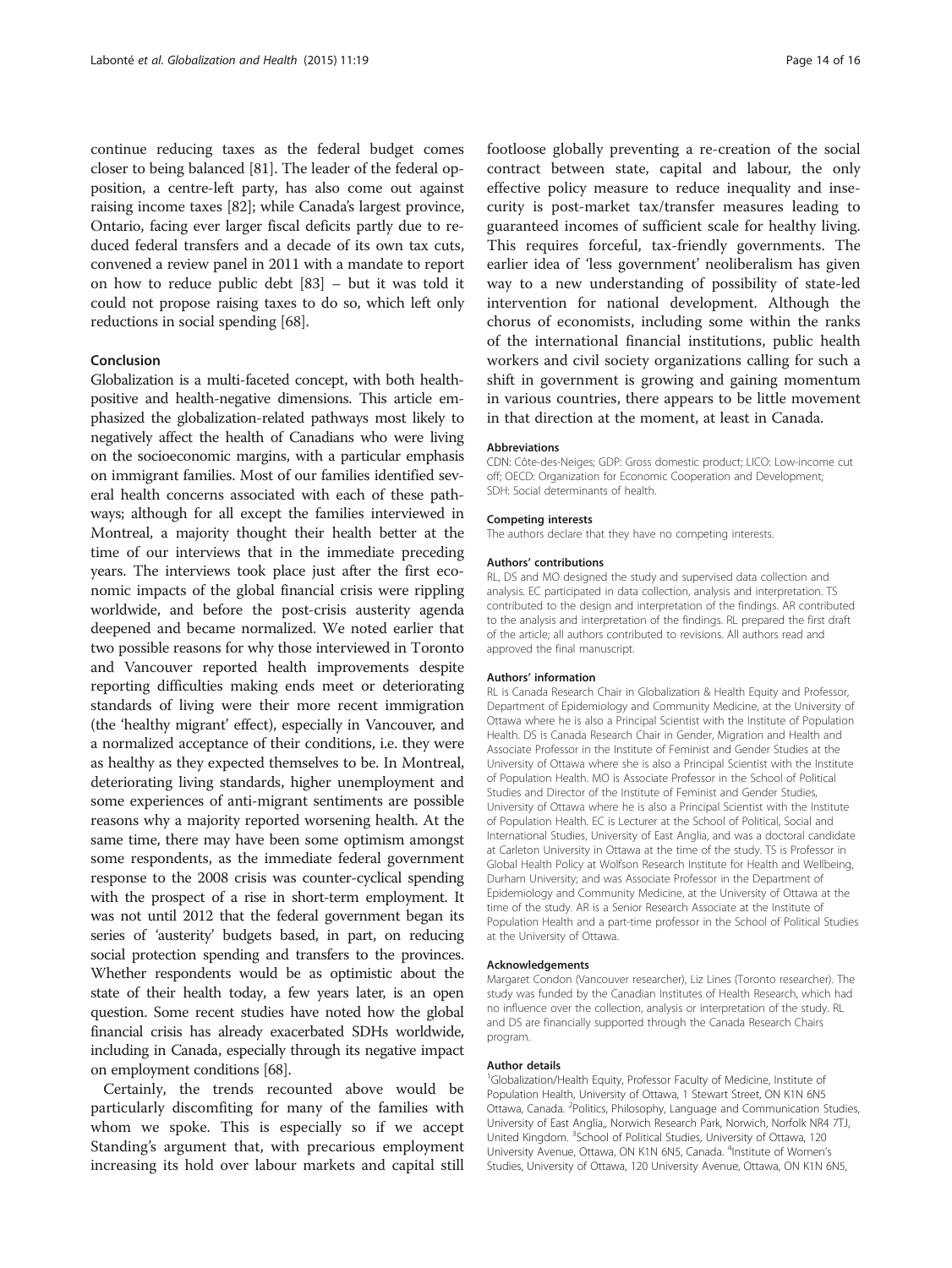<span id="page-14-0"></span>Canada. <sup>5</sup>Wolfson Research Institute for Health and Wellbeing, Durham University, Queen's Campus, Stockton on Tees TS17 6BH, United Kingdom. <sup>6</sup> <sup>6</sup>Institute of Population Health, University of Ottawa, 1 Stewart Street, Ottawa, ON K1N 6N5, Canada.

### Received: 26 January 2015 Accepted: 23 April 2015 Published online: 12 May 2015

#### References

- 1. Dollar D. Is globalization good for your health? Bull World Health Organ. 2001;79:827–33.
- 2. Deaton A. Health in an Age of globalization [internet]. Cambridge (MA): National Bureau of Economic Research; 2004. [cited on June 12 2014], Retrieved from: [http://www.nber.org/papers/w10669.pdf?new\\_window=1.](http://www.nber.org/papers/w10669.pdf?new_window=1)
- 3. Ottersen OP, Dasgupta J, Blouin C, Buss P, Chongsuvivatwong V, Frenk J, et al. The political origins of health inequity: prospects for change. Lancet. 2014;383(9917):630–67.
- Labonté R, Schrecker T. Globalization and social determinants of health: Introduction and methodological background (part 1 of 3). Globalization Health. 2007;3:5.
- 5. Labonté R, Schrecker T. Globalization and social determinants of health: promoting health equity in global governance (part 3 of 3). Globalization Health. 2007;3:7.
- 6. Labonté R, Schrecker T. Globalization and social determinants of health: the role of the global marketplace (part 2 of 3). Globalization Health. 2007;3:6.
- 7. Lee K, World Health Organization, & Commission on Social Determinants of Health. Globalization, global governance and the social determinants of health: a review of linkages and agenda for action (CH). Geneva: World Health Organization; 2007.
- Labonté R, Schrecker T, Packer C, Runnels V. Globalization and health: pathways, evidence and policy. London: Routledge; 2009.
- Grant R, Short JR. Globalization and the margins. Palgrave Macmillan: London and New York; 2002.
- 10. Brown G, Labonté R. Globalization and its methodological discontents: contextualizing globalization through the study of HIV/AIDS. Globalization Health. 2011;7(29):1–12.
- 11. Stoebenau K, Nair RC, Rambeloson V, Rakotoarison PG, Razafintsalama V, Labonté R. Consuming sex: the association between modern goods, lifestyles and sexual behaviour among youth in Madagascar. Globalization Health. 2013;9:13.
- 12. Yalnizyan A, Schrecker T. The growing economic gap: what it means for Canadian families and the Canadian future. In: Globalization, health, and the future Canadian metropolis. Ottawa: Institute of Population Health, University of Ottawa; 2010. p. 112–28.
- 13. Citizens for Public Justice (CA). Poverty trends scorecard: Canada 2012 [internet]. 2012. [cited on June 12 2014]. Available from: [http://www.cpj.ca/](http://www.cpj.ca/poverty-trends-scorecard-canada-2012) [poverty-trends-scorecard-canada-2012.](http://www.cpj.ca/poverty-trends-scorecard-canada-2012)
- 14. Adamson P. Measuring child poverty: New league tables of child poverty in the world's rich countries. Innocenti report card 10. UNICEF Innocenti Research Centre: Florence (It); 2012.
- 15. Hyman I. Immigration and health: reviewing evidence of the healthy immigrant effect. CERIS working paper No. 55. Toronto: CERIS; 2007.
- 16. Ng E. The healthy immigrant effect and mortality rates. Health Rep. 2011;2(4):1–5.
- 17. Ng E, Wilkins R, Gendron F, Berthelot J-M. Dynamics of Immigrants' health in Canada: evidence from the national population health survey. Statistics Canada: Ottawa (ON); 2005.
- 18. Llácer A, Zunsunegui M, del Amo J, Mazarrasa L, Bolumar F. The contribution of a gender perspective to the understanding of migrants' health. J Epidemiol Community Health. 2007;61 Suppl 3:ii4–10.
- 19. Spitzer DL. Work, worries and weariness: towards an embodied and engendered migrant health. In: Spitzer DL, editor. Engendering migrant health in Canada. Toronto: University of Toronto Press; 2011. p. 3–20.
- 20. Vissandjee B, Desmeules M, Cao Z, Abdool S, Kazanjian A. Integrating ethnicity and migration as determinants of Canadian Women's health. BMC Womens Health. 2004;4 Suppl 1:S32.
- 21. Bond P. Trends in global political economy and geopolitics post-1980 [Internet]. Globalization Knowledge Network: World Health Organization Commission on the Social Determinants of Health; 2008. [cited on June 13 2014], Available from: [http://www.globalhealthequity.ca/projects/proj\\_WHO/index.shtml.](http://www.globalhealthequity.ca/projects/proj_WHO/index.shtml)
- 22. Babb S. The social consequences of structural adjustment: recent evidence and current debates. Annu Rev Sociol. 2005;31:199–222.
- 23. Pfeiffer J, Chapman R. Anthropological perspectives on structural adjustment and public health. Annu Rev Anthropol. 2010;39:149–65.
- 24. Gallagher KP. Losing control: policy space to prevent and mitigate financial crises in trade and investment agreements. Dev Pol Rev. 2011;29:387–413.
- 25. Koivusalo M, Schrecker T, Labonté R. Globalization and policy space for health and social determinants of health. In: Labonté R, Schrecker T, Packer C, Runnels V, editors. Globalization and health: pathways, evidence and policy. New York: Routledge; 2009. p. 105–30.
- 26. Thrasher RD, Gallagher KP. 21st century trade agreements: implications for long-Run development policy, pardee papers No. 2. Boston: Frederick S. Pardee Center for the Study of the Longer-Range Fugure, Boston University; 2008. Retrieved from:<http://ase.tufts.edu/gdae/Pubs/rp/KGPardeePolSpaceSep08.pdf>.
- 27. Labonté R. The austerity agenda: how did we get here and where do we go next? Crit Publ Health. 2012;22(3):257–65.
- 28. Harvey D. A brief history of neoliberalism. Oxford: Oxford University Press; 2007.
- 29. Aihwa O. Neoliberalism as exception: mutations in citizenship and sovereignty. Durham: Duke University Press; 2006.
- 30. Peck J. Constructions of neoliberal reason. Oxford: Oxford University Press; 2010.
- 31. Bello W. The anti-development state: the political economy of permanent crisis in the Philippines. Pasig City, the Philippines: Anvil Press; 2009.
- 32. Delgado Wise R, Covarrubias H, Puentes R. Reframing the debate on migration, development and human rights. Popul Space Place. 2013;19:430–43.
- 33. Jenkins R. Globalization, production, employment and poverty: debates and evidence. J Int Dev. 2004;16:1–12.
- 34. Barrett C, Little B, Lafleur B, Beckman C, Hodgson G, Hoover G, et al. The world and Canada: trends reshaping our future [internet]. Ottawa: Conference Board of Canada; 2005. [cited on June 12 2014], Available from: [http://www.gci.org.uk/Documents/CBOC.pdf.](http://www.gci.org.uk/Documents/CBOC.pdf)
- 35. Bank W. World development report 1995: workers in an integrating world. New York: Oxford University Press; 1995.
- 36. Dicken P. Global shift: reshaping the global economic Map in the 21st century. 4th ed. New York: Guilford Press; 2003.
- 37. International Labour Office (ILO). Economic security for a better world. Geneva: International Labour Organization; 2004.
- 38. Labonté R, Blouin C, Chopra M, Lee K, Packer C, Rowson M, et al. Towards health-equitable globalization: rights, regulation and redistribution, globalization knowledge network final report to the commission on social determinants of health. Ottawa: Institute of Population Health, University of Ottawa; 2007. [cited on June 12 2014]. Available from: [http://](http://www.who.int/social_determinants/resources/gkn_final_report_042008.pdf) [www.who.int/social\\_determinants/resources/gkn\\_final\\_report\\_042008.pdf](http://www.who.int/social_determinants/resources/gkn_final_report_042008.pdf).
- 39. Polanyi M, Tompa E, Foley J. Labor market flexibility and worker insecurity. In: Raphael D, editor. Social determinants of health Canadian perspectives. Toronto: Canadian Scholars' Press; 2004. p. 67–77.
- 40. Subramanian S, Kawachi I. Wage poverty, earned income inequality, and health. In: Heymann SJ, editor. Global inequalities at work: Work's impact on the health of individuals, families and societies. Oxford: Oxford University Press; 2003. p. 165–87.
- 41. Schrecker T. Labor markets, equity, and social determinants of health. In: Labonté R, Schrecker T, Packer C, Runnels V, editors. Globalization and health: pathways, evidence and policy. New York: Routledge; 2009. p. 81–104.
- 42. United Nations Centre for Human Settlements. Cities in a globalizing world: global report on human settlements 2001. London: Earthscan; 2001.
- 43. Castells M. The rise of the network society. Oxford: Blackwell; 1996.
- 44. Labonté R, Torgerson R. Frameworks for analyzing the links between globalization and health. Geneva: Switzerland: Globalization, Trade and Health Group, World Health Organization; 2003. [cited on June 12 2014]. Available from: [http://www.globalhealthequity.ca/electronic%20library/](http://www.globalhealthequity.ca/electronic%20library/Framework%20for%20analysing%20links%20between%20Globalization%20&%20Health%20-%20WHO%201-71%20Dec%2031%202003.pdf) [Framework%20for%20analysing%20links%20between%20Globalization%](http://www.globalhealthequity.ca/electronic%20library/Framework%20for%20analysing%20links%20between%20Globalization%20&%20Health%20-%20WHO%201-71%20Dec%2031%202003.pdf) [20&%20Health%20-%20WHO%201-71%20Dec%2031%202003.pdf](http://www.globalhealthequity.ca/electronic%20library/Framework%20for%20analysing%20links%20between%20Globalization%20&%20Health%20-%20WHO%201-71%20Dec%2031%202003.pdf).
- 45. Labonté R, Torgerson R. Interrogating globalization, health and development: towards a comprehensive framework for research, policy and political action. Crit Publ Health. 2005;15(2):157–79.
- 46. Chang H-J. Policy space in historical perspective with special reference to trade and industrial policies. Paper presented at queen Elizabeth house 50th anniversary conference. Cambridge: Faculty of Economics, University of Cambridge; 2005.
- 47. Cerny PG. Paradoxes of the competition state: the dynamics of political globalization. Govern Opposition. 1997;32(2):251–74.